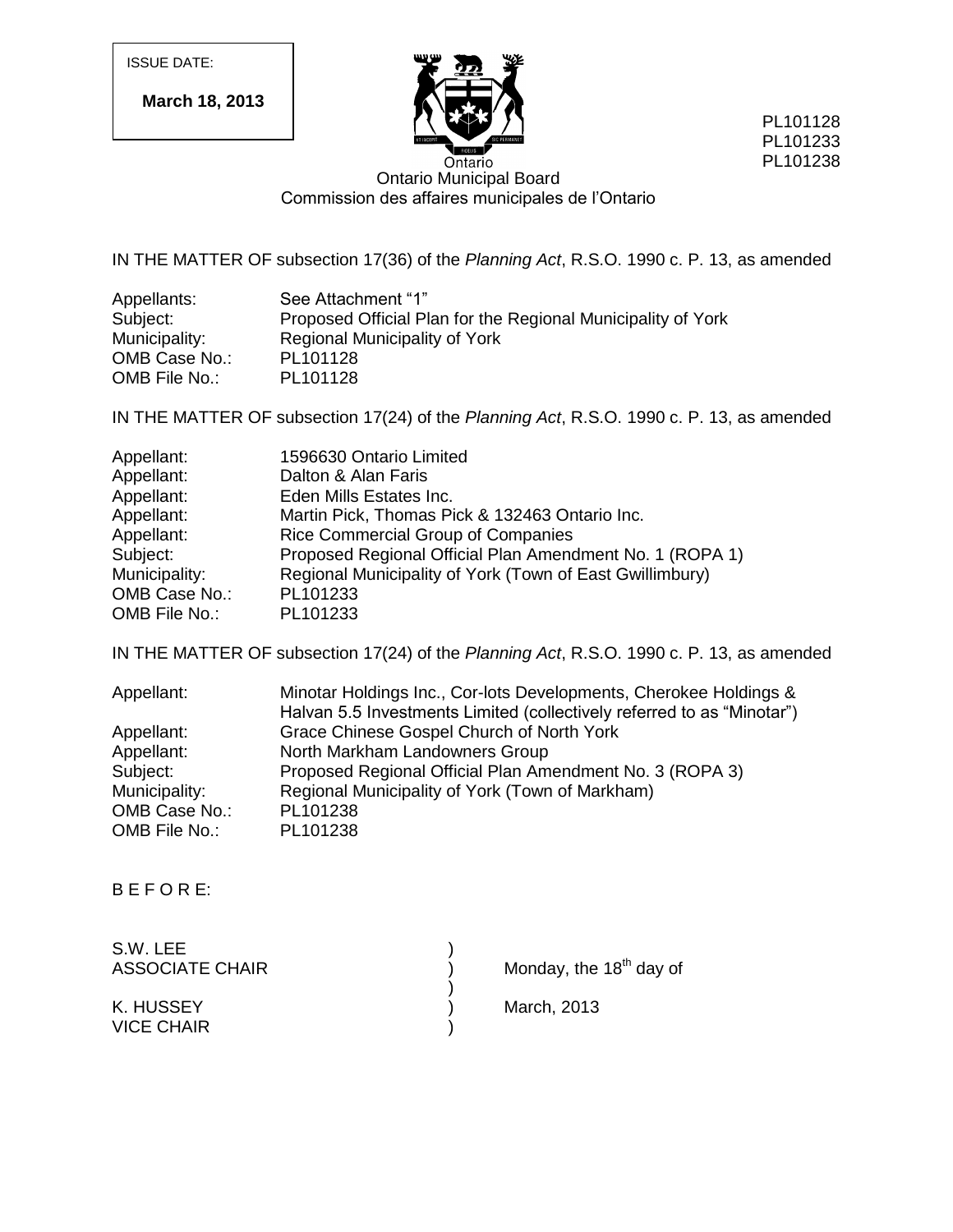**THIS MATTER** having come on for a public hearing on January 23, 2013 at the Ontario Municipal Board, 16<sup>th</sup> Floor Hearing Room, 655 Bay Street in Toronto;

**AND THE BOARD** having heard the submissions of counsel for the Regional Municipality of York ("York Region"), relating to the Procedural Order, issued December 12, 2012 ("Procedural Order") and the scheduling of the exchange of witness statements for Phase 3;

**AND THE BOARD** having heard York Region's request that the Board strike out the fixed dates in paragraphs 24, 25, and 26 of the Procedural Order relating to Phase 3;

**AND THE BOARD** having heard the submissions of counsel for certain other parties;

**AND THE BOARD** having heard the submissions that in respect of the Phase 3 proceeding, York Region has received four requests from landowners seeking party status, filed as Exhibits 164, 164a, 165, 178 and 179 in this proceeding; and one request from a landowner seeking participant status, filed as Exhibits 163 and 163a in this proceeding;

**AND THE BOARD** having heard the submissions that York Region does not object to the said party and participant status requests in respect to the Phase 3 proceeding;

**AND THE BOARD** having heard the submissions of counsel for certain other parties that they do not object to said party and participant requests;

#### **THE BOARD ORDERS** that:

- 1. The Procedural Order be amended in respect of Phase 3 dates, by striking out the dates in paragraphs 24, 25, 26 and *Summary of Key Dates* and replacing them with **TBD**, in the form attached hereto as Schedule "A".
- 2. The following entities are hereby granted party status in respect of the Phase 3 proceeding:
	- a) Lindvest Properties (Cornell East) Limited;
	- b) Infrastructure Ontario, as agent for the Ministry of Infrastructure;
	- c) Remington Steeles 9 Inc., Barry Glenn Little and Robert Brownlee Little; and,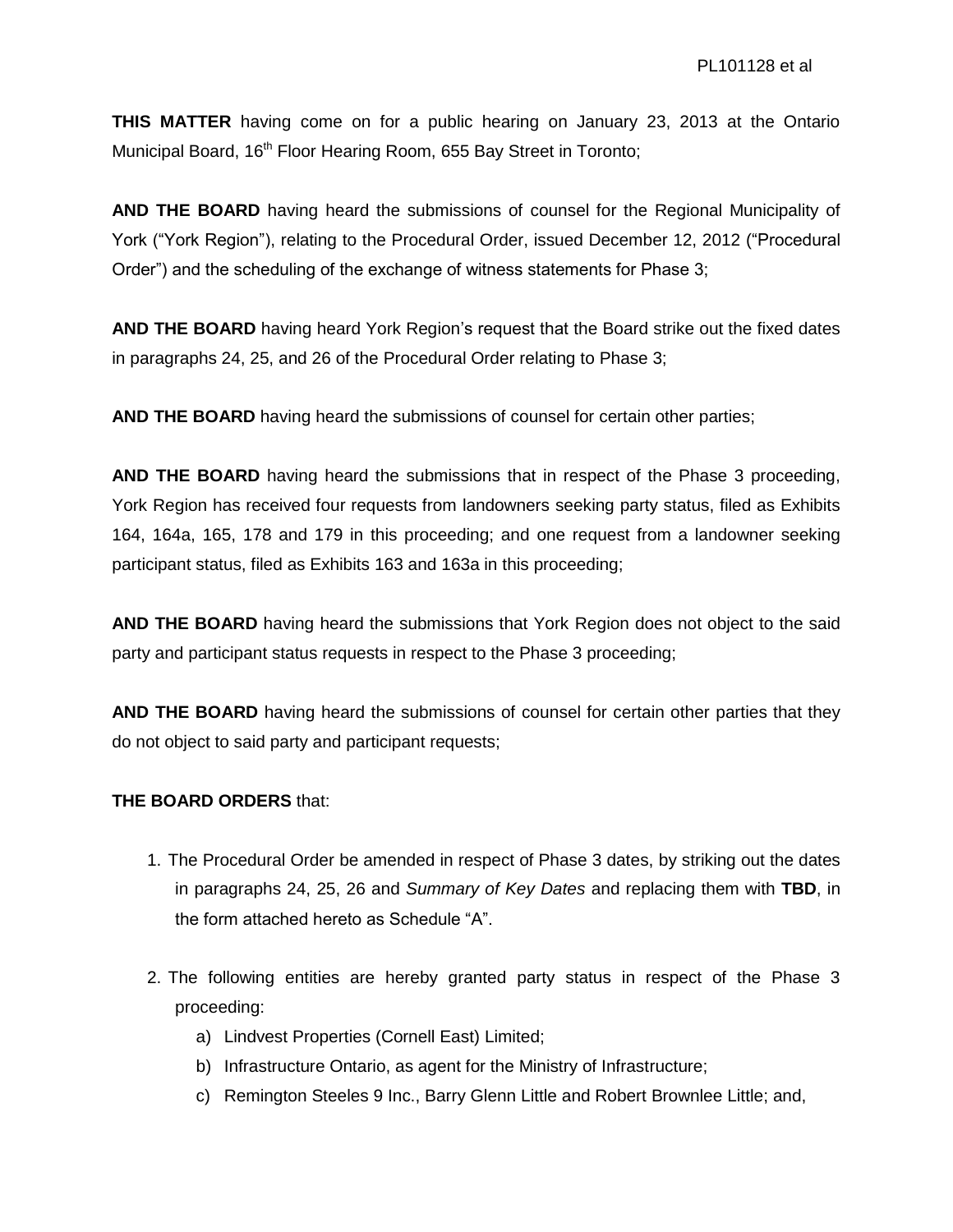- d) Varlese Brothers Ltd.
- 3. The following landowner is hereby granted participant status in respect of the Phase 3 proceeding:
	- a) Mark Cleveland McGean & Dianne McGean.

Osane Hele.

**SECRETARY**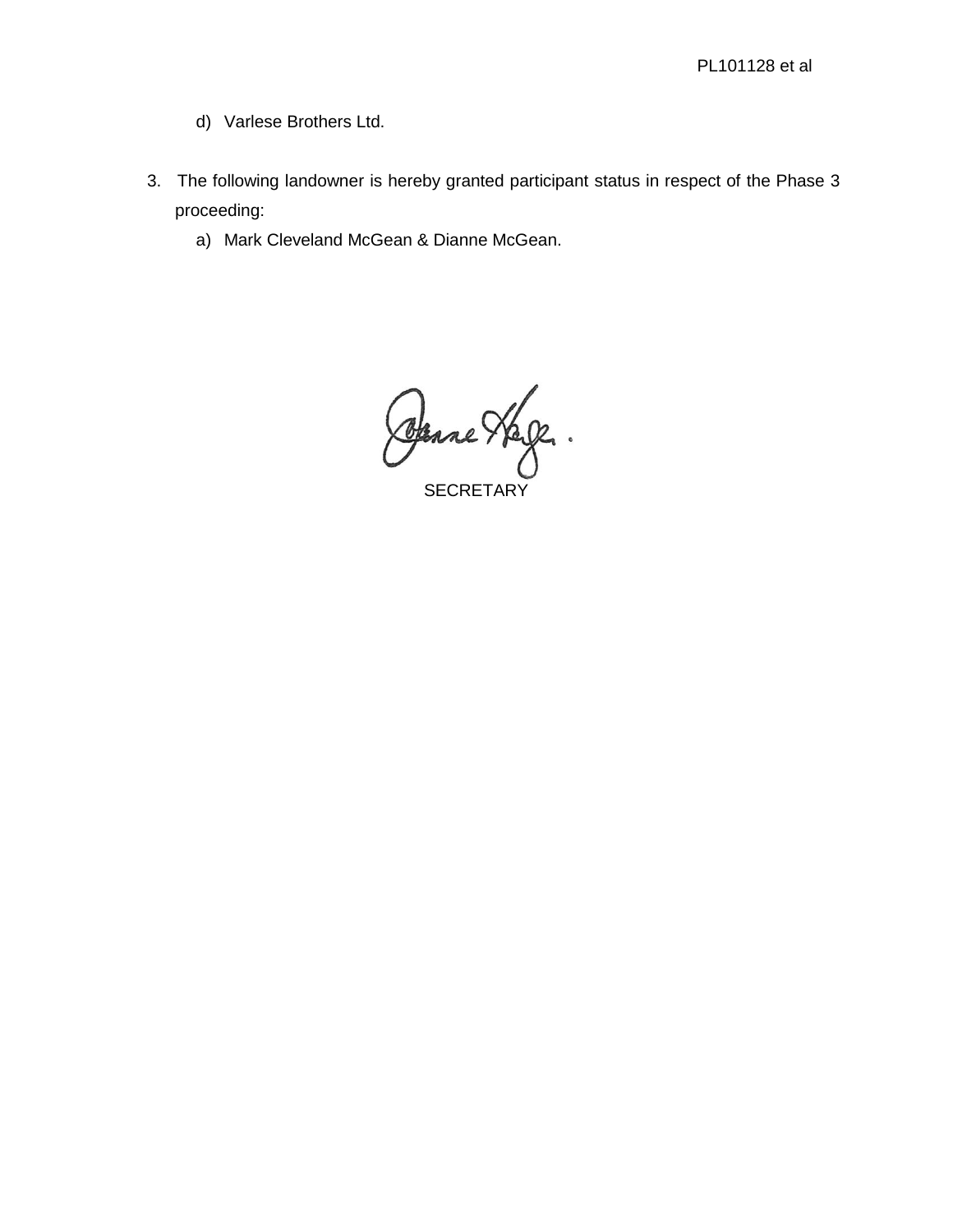Schedule "A"

| PL101128         |                                                                                           |
|------------------|-------------------------------------------------------------------------------------------|
| PL101233         |                                                                                           |
| PL101238         |                                                                                           |
|                  | <b>ONTARIO MUNICIPAL BOARD</b>                                                            |
|                  | Commission des affaires municipales de l'Ontario                                          |
|                  | IN THE MATTER OF Subsection 17(36) of the Planning Act, R.S.O. 1990, c. P. 13, as amended |
| Appellants:      | See Attachment "1"                                                                        |
| Subject:         | Proposed Official Plan for the Regional Municipality of York                              |
| Municipality     | <b>Regional Municipality of York</b>                                                      |
| O.M.B. Case No.: | PL101128                                                                                  |
| O.M.B. File No.: | PL101128                                                                                  |
|                  | IN THE MATTER OF Subsection 17(24) of the Planning Act, R.S.O. 1990, c. P. 13, as amended |
| Appellant:       | 1596630 Ontario Limited                                                                   |
| Appellant:       | Dalton & Alan Faris                                                                       |
| Appellant:       | Eden Mills Estates Inc.                                                                   |
| Appellant:       | Martin Pick, Thomas Pick & 1324534 Ontario Inc.                                           |
| Appellant:       | <b>Rice Commercial Group of Companies</b>                                                 |
| Subject:         | Proposed Official Plan Amendment No. 1 ("ROPA 1")                                         |
| Municipality     | Regional Municipality of York (Town of East Gwillimbury)                                  |
| O.M.B. Case No.: | PL101233                                                                                  |
| O.M.B. File No.: | PL101233                                                                                  |
|                  | IN THE MATTER OF Subsection 17(24) of the Planning Act, R.S.O. 1990, c. P. 13, as amended |
| Appellants:      | Minotar Holdings Inc., Cor-lots Developments, Cherokee Holdings                           |
|                  | & Halvan 5.5 Investments Limited (collectively referred to as                             |
|                  | ("Minotar")                                                                               |
| Appellant:       | Grace Chinese Gospel Church of North York                                                 |
| Appellant        | North Markham Landowners Group                                                            |
| Subject:         | Proposed Official Plan Amendment No. 3 ("ROPA 3")                                         |
| Municipality     | Regional Municipality of York (Town of Markham)                                           |
| O.M.B. Case No.: | PL101238                                                                                  |
| O.M.B. File No.: | PL101238                                                                                  |
|                  |                                                                                           |

## **PROCEDURAL ORDER**

1. The Board may vary or add to these rules at any time, either on request of a party or as it sees fit. It may alter this Order by an oral ruling or by written Order.

## **Organization of the Hearing**

2. The hearing of these appeals will commence on **Monday, January 14, 2013 at 10:00 AM at the Ontario Municipal Board, 16th Floor Hearing Room, 655 Bay Street, in Toronto**.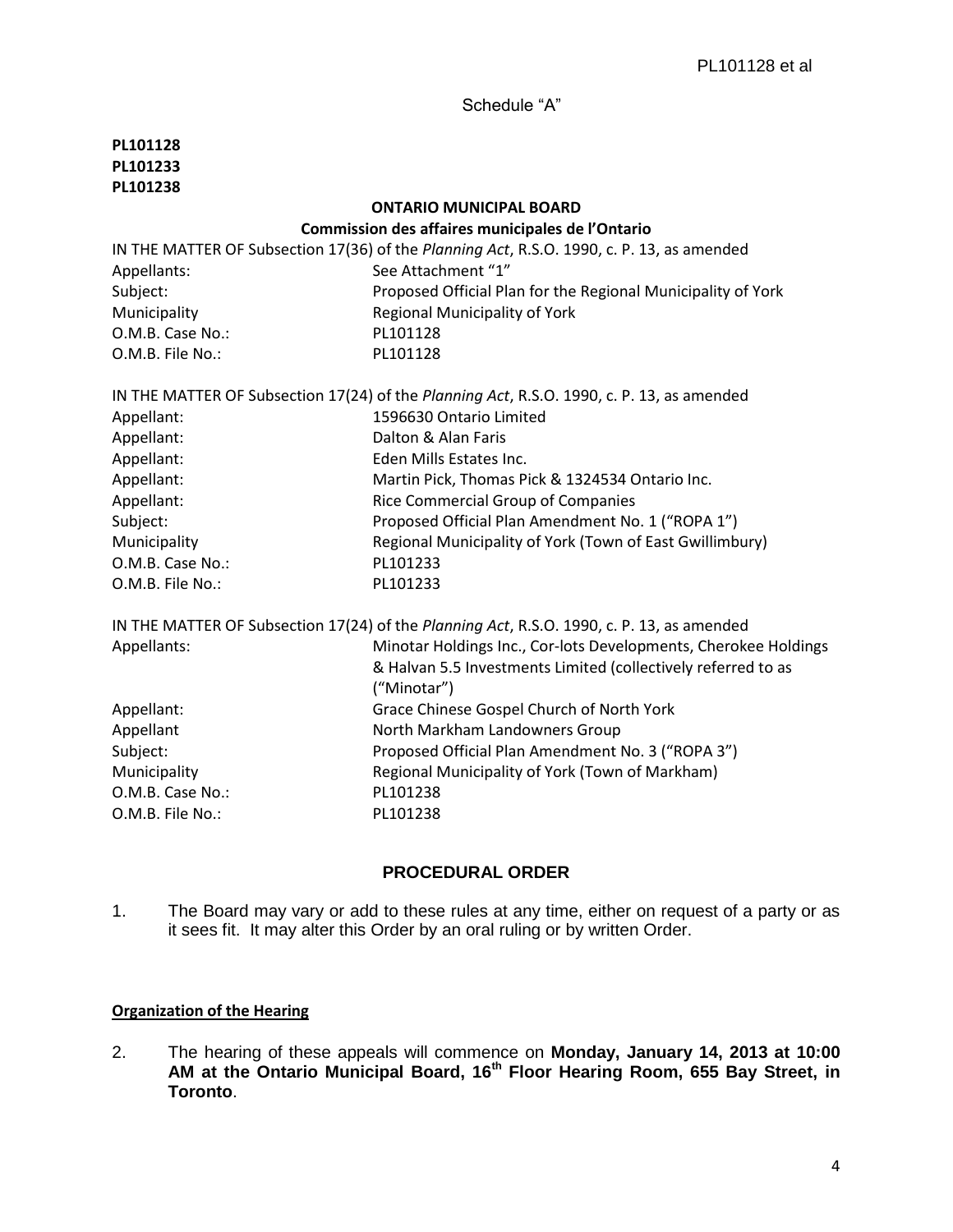- 3. The length of time scheduled for phase 1 of the hearing is **four (4) weeks and phase 3 of the hearing is four (4) weeks**.
- 4. The hearing of these appeals will be divided into separate phases, as follows:

#### **Phase 1 – Growth Management and Land Needs: Component C**

- i. a) Land requirements to accommodate population growth b) Land requirements to accommodate employment growth
- ii. Land required to accommodate approved ROW requirements
- iii. Determination of existing supply of land in designated greenfield areas
- iv. Determination of the appropriate elements to consider in the net to gross calculation for developable areas in designated greenfield areas and new community areas
- v. Comprehensive land budget methodology which includes but is not limited to relevant components of the above
- vi. Determination of amount of land required for settlement area expansion, including the consideration of the minima of Table 2 for intensification

#### **Component D**

- i. Consideration of growth beyond 2031 as it bears on retail and employment needs
- ii. Consideration of growth beyond 2031 as it bears on transit and transportation Consideration of how the official plan should/should not address growth beyond 2031 as it bears on the organization of land identified to meet growth to 2031

## **Phase 3**

Area-specific application of land budget methodology based on the principles established in Phase 1, in ROPA 3 appeals, including (i) urban expansion area requirements in the Town of Markham, and appropriate location of urban expansion in the Town of Markham and (ii) Policy 7.2.50.

## **Phase 4**

Resolution of other Region-wide policies including those necessary for ROPA lands to be released for urban development.

## **Phase 5**

Remaining site/area specific appeals not addressed through phases 1 to 4, above.

- 5. The hearing of Phase 1 will commence on **January 14, 2013** in accordance with paragraph 2 above. The Board may be asked to release an interim decision after the completion of any component or phase of the hearing.
- 6. Any person intending to participate in any of the phases identified in paragraph 4 shall notify the Board and all other parties and participants of which phase or phases they intend to participate in no later than **August 3, 2012**.
- 7. The order of evidence for phases 1 and 3 shall be as follows: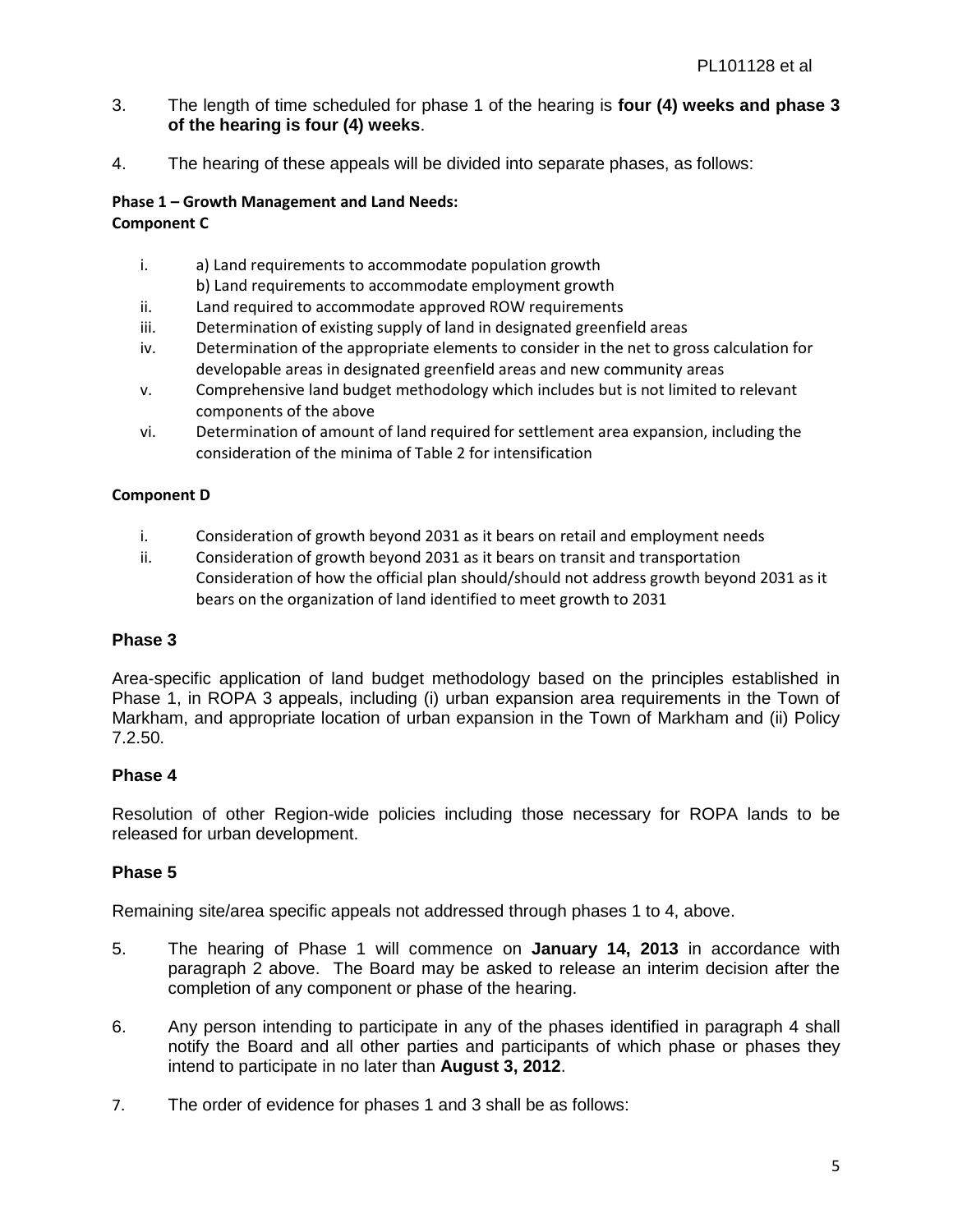- (a) York Region
- (b) Parties in support of York Region
- (c) Appellants and other parties
- (d) Reply York Region
- 8. Any person intending to participate in any of the phases identified in paragraph 4 above should provide a telephone number and an email address to the Board as soon as possible, and in any event, no later than **August 3, 2012**. Any participant who will be retaining a representative should advise the other parties and the Board of the representative's name, address and phone number and email address as soon as possible and in any event, no later than **August 3, 2012**.
- 9. The Issues for Phases 1 and 3 are to be set out in an Issues List to be settled upon by the parties and forwarded to the Board. There will be no additions or other changes to this List once it is settled unless the Board permits and a party who asks for changes to this List may have costs awarded against it.
- 10. The parties and participants (see Attachment 2 for the meaning of these terms) are listed at Attachment 3 to this Order.
- 11. The Board will conduct a PHC on (i) **Friday, September 7, 2012**, at 10:10 AM at the Ontario Municipal Board, 16<sup>th</sup> Floor Hearing Room, 655 Bay Street, in Toronto, at which time it may, among other things, receive submissions respecting further modifications to phasing as proposed in paragraph 4, including any adjustment to the order of Phase 2 and 3 (i.e. the potential for Phase 3 to precede Phase 2); (ii) **Friday, September 21, 2012**, at 10:10 AM at Arbitration Place, located at the Bay Adelaide Centre, 333 Bay Street, 9<sup>th</sup> Floor, in Toronto; (iii) **Friday, October 12, 2012**, at 10:10 AM at Arbitration Place, located at the Bay Adelaide Centre, 333 Bay Street,  $9<sup>th</sup>$  Floor, in Toronto; (iv) **Monday, November 19, 2012**, at 10:10 AM at the Ontario Municipal Board, 16<sup>th</sup> Floor Hearing room, 655 Bay Street, , in Toronto; and (v) **Monday, December 10, 2012** at 2:00 PM at the Ontario Municipal Board,  $16<sup>th</sup>$  Floor Hearing room, 655 Bay Street, in Toronto.
- 12. The Board will conduct a teleconference with the Region and North Leslie Landowners Group on **July 18, 2012**, at 9:00 am, with respect to the status of the North Leslie Landowners Group Minutes of Settlement with the Region.

#### **Requirements Before the Hearing**

- 13. The requirements set out in paragraphs 14 to 18 below pertain to matters that will be addressed in Phases 1 and 3 of these appeals. Hearing requirements related to matters in Phase 4 and 5 (including the delivery of witness statements, reply witness statements, and visual evidence) will be determined through a separate procedural Order which will be established following the conclusion of Phase 3.
- 14. Expert witnesses in the same field shall have at least 2 meetings prior to Phase 1 of the hearing to try to resolve or reduce the issues for the hearing. The first meeting will be scheduled for approximately 10 days following the production of witness lists in accordance with paragraph 16. The second meeting will take place approximately 10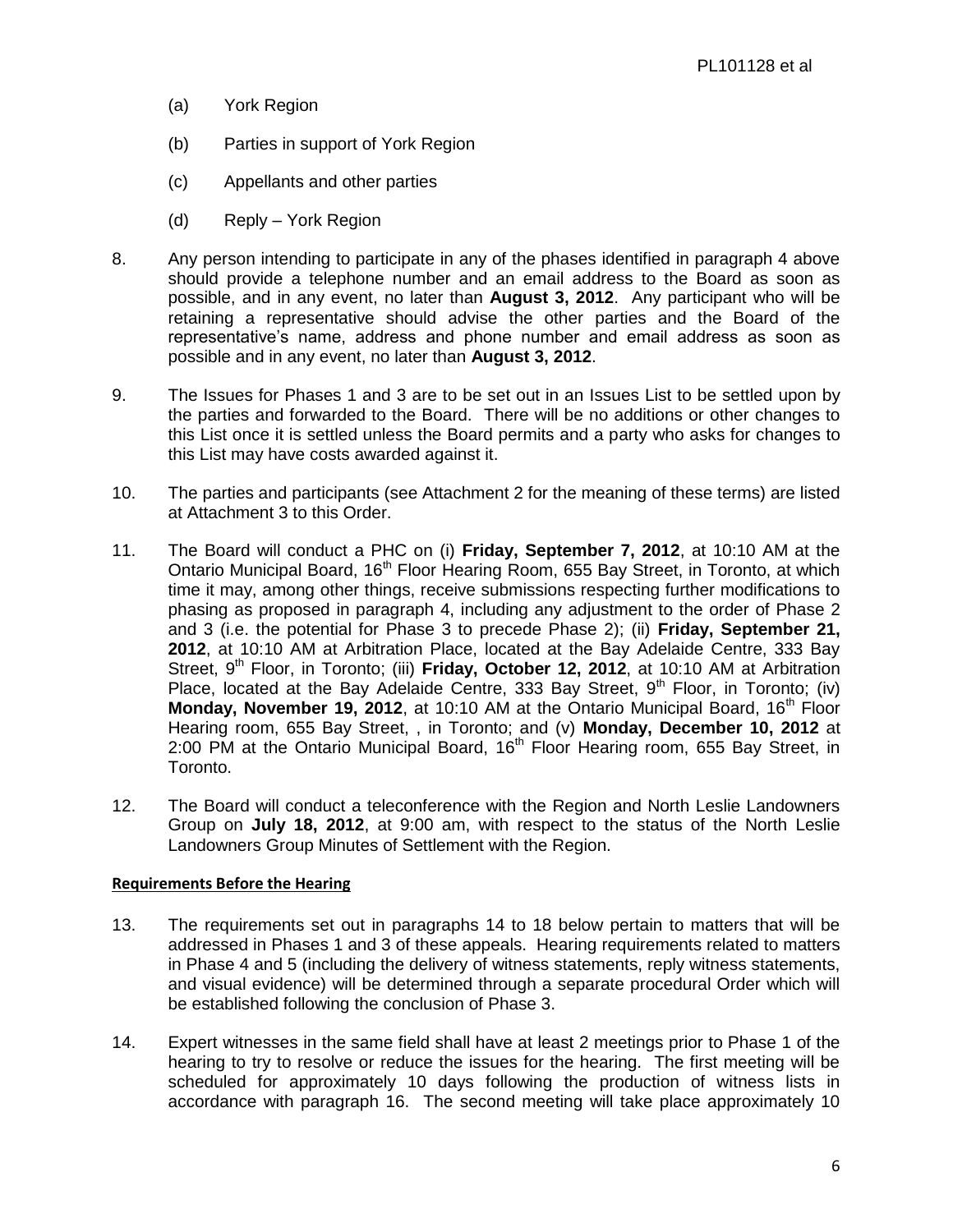days following the exchange of written evidence for Phase 1, in accordance with paragraph 20. An additional expert meeting will take place prior to the exchange of written evidence for Phase 3, in accordance with paragraph 25. The experts are encouraged to prepare a list of agreed facts and the remaining issues to be addressed at the hearing, and provide this list to all parties.

- 15. The Board will be requested to schedule additional mediation sessions in August and September, 2012 on those issues that remain outstanding for adjudication in the hearing (as set out in paragraph 4 above).
- 16. A party who intends to call witnesses, whether by summons or not, shall provide to the Board, the other parties and to the Clerk a list of the witnesses and their disciplines on or before **August 17, 2012**.
- 17. Except as noted in this paragraph, only a party can call or lead professional (expert) evidence and only a party can cross-examine witnesses called by others. A participant can lead lay evidence and can make submissions. A party may be subject to an award of costs but a participant is not subject to costs.
- 18. All expert witnesses shall prepare an expert witness statement, which shall list any reports prepared by the expert, or any other reports or documents to be relied on at the hearing. Copies of the statement and supporting reports or documents must be provided as required in paragraphs 20 and 25 below. Instead of a witness statement, the expert may file his or her entire report if it contains the required information. If neither of these requirements are complied with, the Board may refuse to hear the expert's testimony.

#### *Specific Requirements Prior to Hearing of Phase 1*

- 19. A participant must provide to the Board and the parties a detailed participant statement for Phase 1 by the same date that expert witness statements for the phase are due (Friday **November 30**, 2012, as set out in paragraph 20 below) or the participant may not give oral evidence at the Phase 1 hearing.
- 20. On or before **Friday, November 30, 2012**, all parties shall provide copies of their witness and expert witness statements for Phase 1 to all other parties and to the Clerk.
- 21. Any party may reply to an expert witness statement (or expert report) or participant statement for Phase 1 provided such reply is provided to all parties and the Clerk by no later than **Friday, December 21, 2012**.
- 22. A party who has filed an expert witness statement must have that witness attend Phase 1 to give oral evidence unless the party notifies the parties and the Board on or before **Friday, December 21, 2012**, that the written evidence is not part of the record.
- 23. On or before **Friday, January 4, 2013**, the parties and participants shall provide copies of their visual evidence for Phase 1 to all other parties and participants. If a model will be used, all parties and participants must have a reasonable opportunity to view it before the hearing.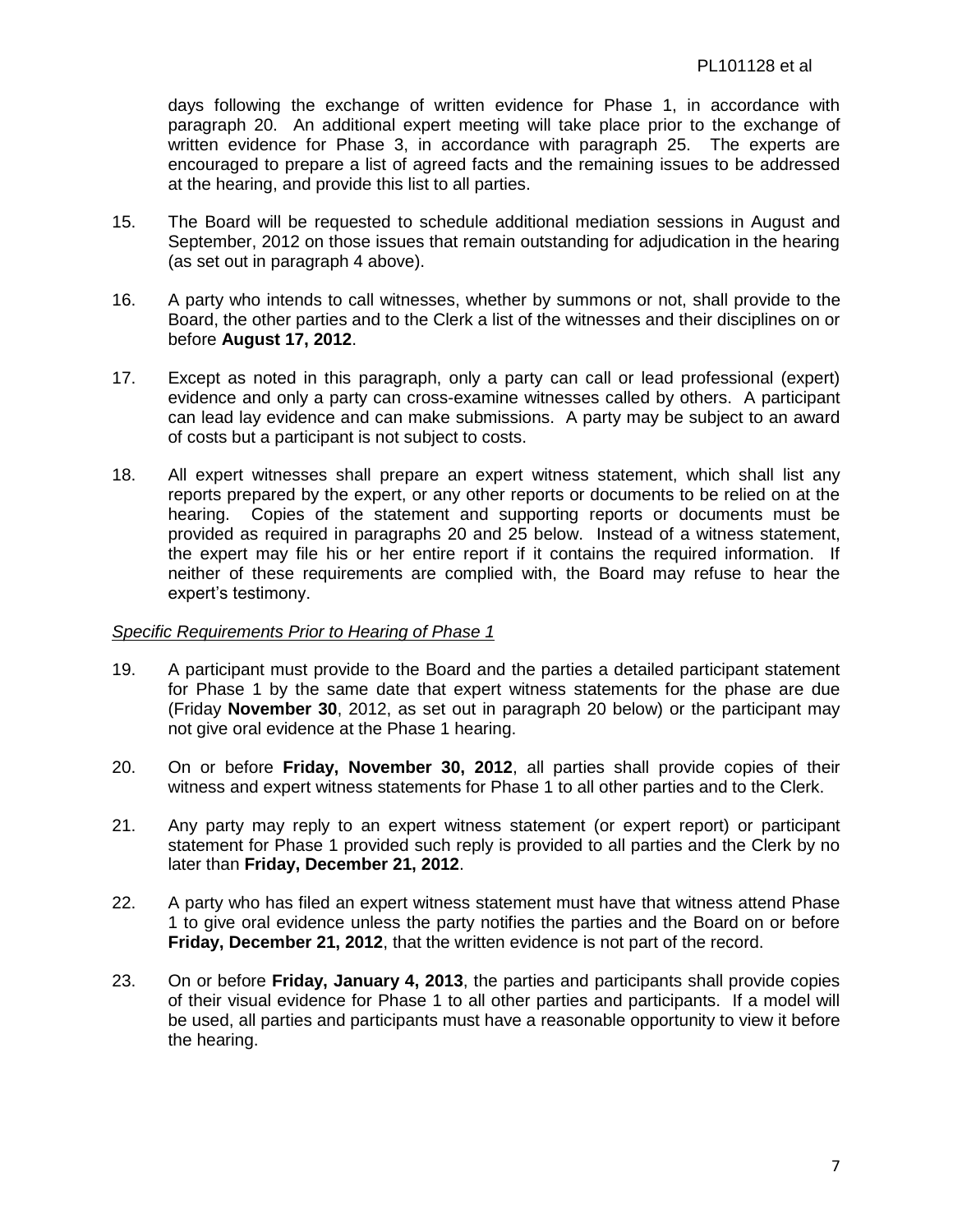#### *Specific Requirements Prior to Hearing of Phase 3*

- 24. A participant must provide to the Board and the parties a detailed participant statement for Phase 3, as the case may be, by the same date that expert witness statements for that Phase are due **TBD**, as set out in paragraph 25 below) or the participant may not give oral evidence at the Phase 3 hearing.
- 25. On or before **TBD,** all parties shall provide copies of their witness and expert witness statements for Phase 3 to all other parties and to the Clerk.
- 26. Any party may reply to an expert witness statement (or expert report) or participant statement for Phase 3, provided such reply is provided to all parties and the Clerk by no later than **TBD.**
- 27. On or before **TBD**, the parties and participants shall provide copies of their visual evidence for Phase 3, to all other parties and participants. If a model will be used, all parties and participants must have a reasonable opportunity to view it before the hearing.
- 28. A party who has filed an expert witness statement must have that witness attend Phase 3 to give oral evidence unless the party notifies the parties and the Board on or before **TBD**, that the written evidence is not part of the record.
- 29. In the event that a Board decision, interim decision, or other guidance in respect of Phase 1 is released after **TBD** (i.e. the date for filing of reply evidence in accordance with paragraph 26 above) then the parties will be permitted to file supplementary witness statements and/or reply statements that are responsive to the Board's decision as they may deem appropriate in respect of Phase 3 issues. Such further supplementary and/or reply witness statements shall be filed no later than 10 days following the release of the Board's decision, interim or otherwise, in respect of the Phase 1 issues. It is acknowledged that there is disagreement among parties as to whether or not the issuance of an interim decision or decision following Phase 1, or any component thereof, is necessary or required prior to proceeding with subsequent components of Phase 1, or subsequent hearing phases.
- 30. The parties are targeting **TBD** as the start date for Phase 3. If a substantial number of Phase 1 issues settle or are resolved, the Board may be spoken to with respect to earlier exchange dates and an earlier hearing start date for Phase 3.
- 31. Subject to paragraph 29 above, a person wishing to change written evidence, including witness statements, must make a written motion to the Board. Such motion shall be in accordance with the Board's Rules 34 and 35, which require that the moving party provide copies of the motion to all other parties 10 days before the Board hears the motion.
- 32. Documents may be delivered by personal delivery, email, facsimile, courier, registered or certified mail, or otherwise as the Board may direct. The delivery of documents by fax shall be governed by the Board's Rules on this subject. Material delivered by mail shall be deemed to have been received five business days after the date of registration or certification.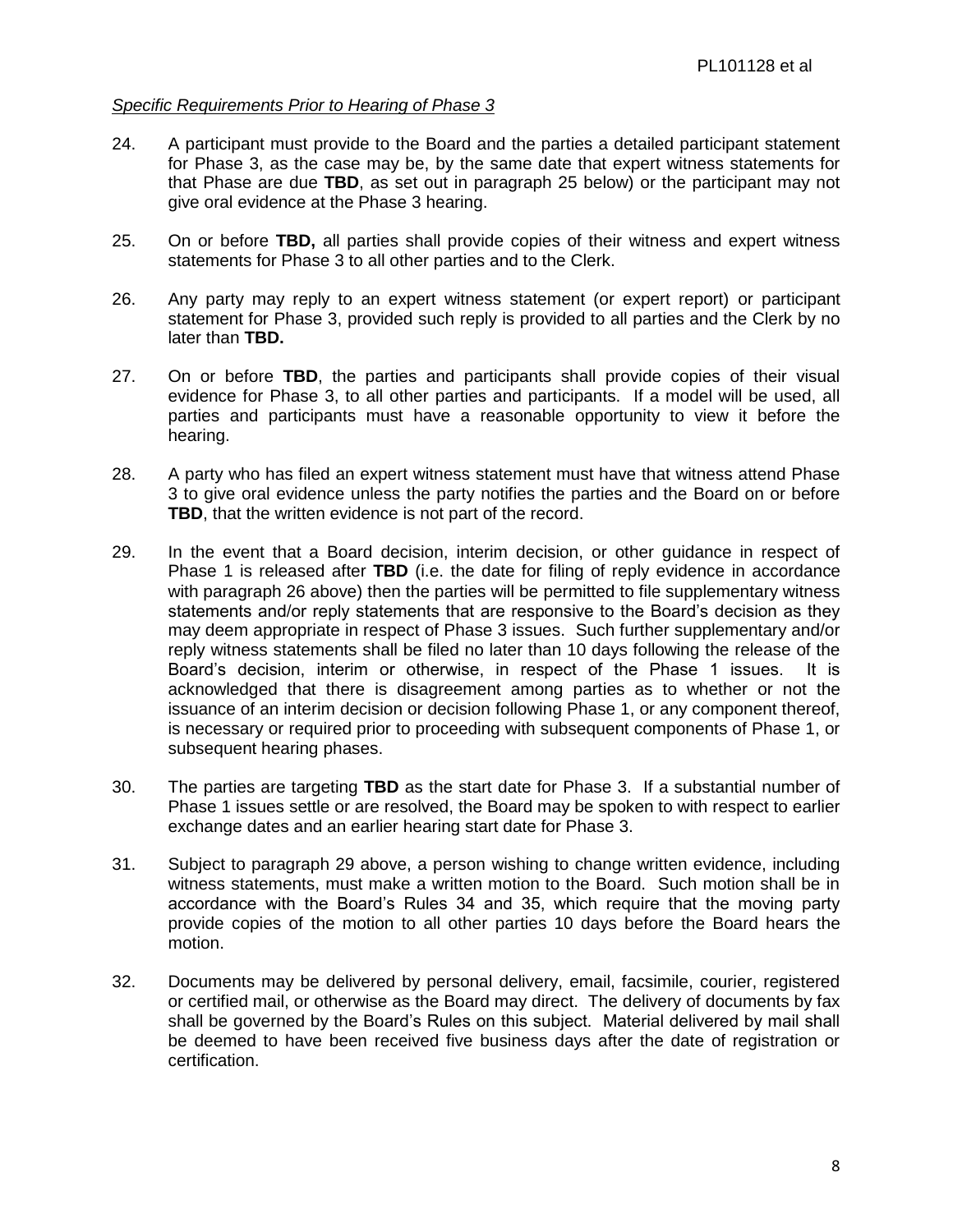- 33. The Ontario Municipal Board file number is to be clearly marked on all documents, visual, written or otherwise, to be filed with the Board.
- 34. No adjournments or delays will be granted before or during the hearing except for serious hardship or illness. The Board's Rules 61 to 65 apply to such requests.

This member is not seized of the matter.

## **So Orders the Board**.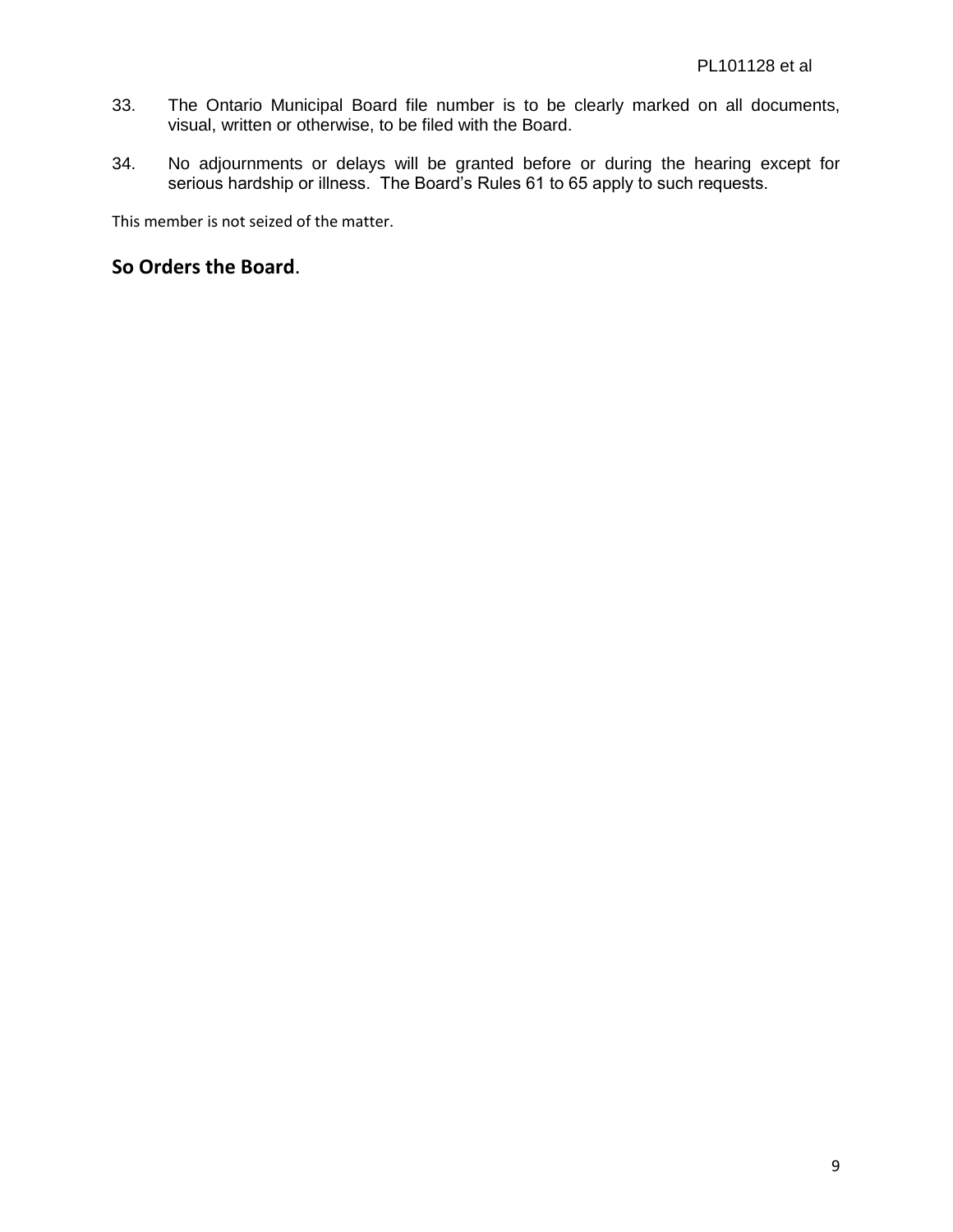## **SUMMARY OF KEY DATES**

| <b>DATE</b>              | <b>EVENT</b>                                                            |
|--------------------------|-------------------------------------------------------------------------|
| July 18, 2012            | Board teleconference with the Region and North Leslie Landowners        |
|                          | Group                                                                   |
| <b>August 3, 2012</b>    | Parties/participants to identify phase(s) in which they intend to       |
|                          | participate                                                             |
| <b>August 3, 2012</b>    | <b>Issues Lists to be settled</b>                                       |
| August 17, 2012          | <b>Delivery of witness lists</b>                                        |
| Between Aug. 17 and      | <b>Expert witnesses to meet at least twice</b>                          |
| Oct. 15, 2012            |                                                                         |
| September 7, 2012        | <b>Pre-hearing Conference</b>                                           |
| September 21, 2012       | <b>Pre-hearing Conference</b>                                           |
| October 12, 2012         | <b>Pre-hearing Conference</b>                                           |
| October 23, 2012         | <b>CMHC motion for party status</b>                                     |
| <b>November 19, 2012</b> | <b>Pre-hearing Conference</b>                                           |
| <b>November 30, 2012</b> | Exchange of expert witness statements/reports and witness/participant   |
|                          | statements for Phase 1                                                  |
| <b>December 10, 2012</b> | <b>Pre-hearing Conference</b>                                           |
| <b>December 21, 2012</b> | Exchange of reply witness statements for Phase 1                        |
| <b>January 4, 2013</b>   | Visual evidence to be delivered for Phase 1                             |
| <b>January 14, 2013</b>  | <b>Start of hearing on Phase 1</b>                                      |
| <b>TBD</b>               | <b>Expert witnesses to meet</b>                                         |
| <b>TBD</b>               | Exchange of expert witness statements/reports and witness/participant   |
|                          | statements for Phase 3                                                  |
| <b>TBD</b>               | Exchange of reply witness statements for Phase 3                        |
| <b>TBD</b>               | Visual evidence to be delivered for Phase 3                             |
| 10 days after release of | Supplementary witness statements and/or reply statements in the event   |
| decision on Phase 1      | that a Board decision, interim decision or other guidance in respect of |
|                          | <b>Phase 1 is released after TBD</b>                                    |
| <b>TBD</b>               | <b>Target date for start of Phase 3</b>                                 |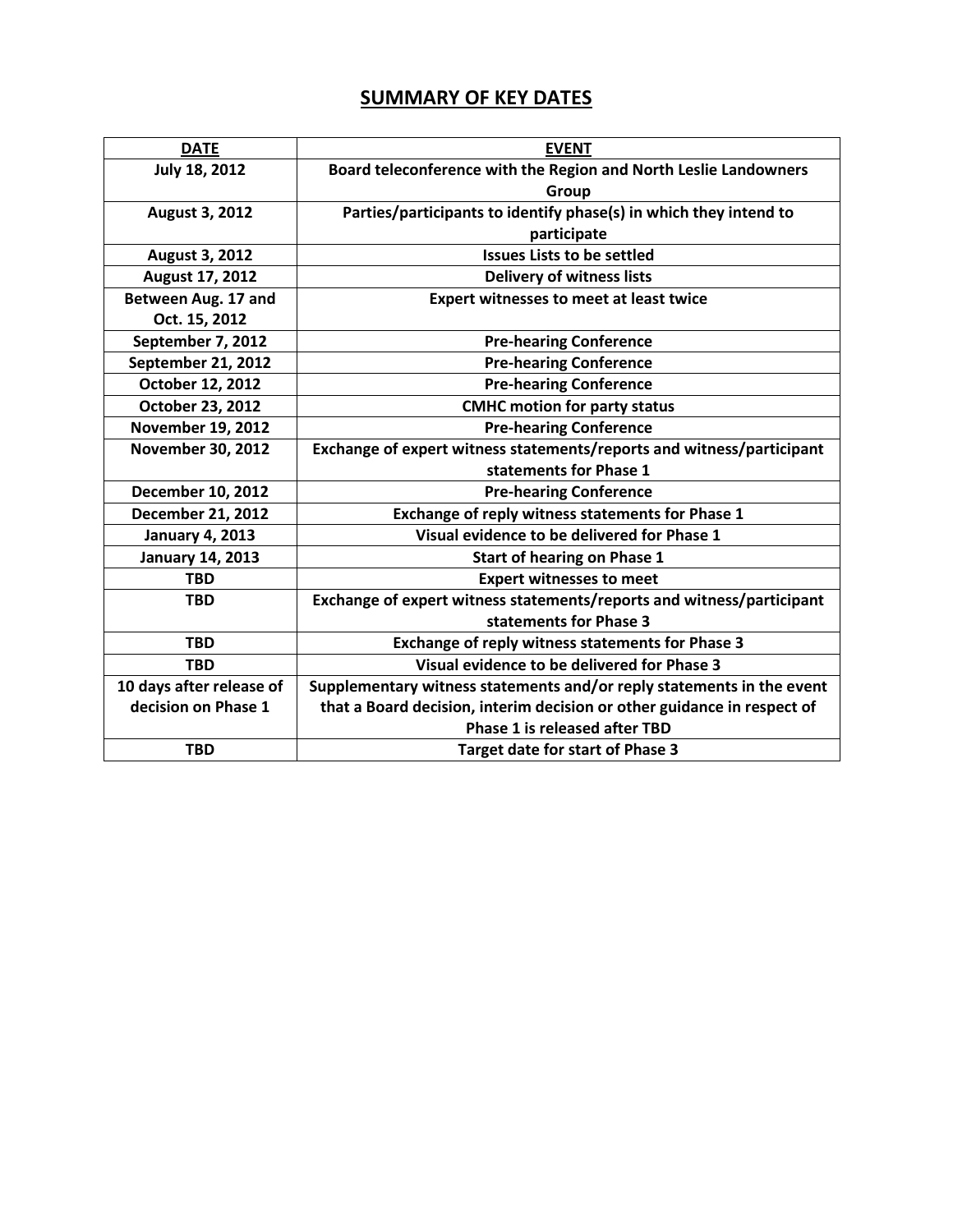# **Attachment 1 – List of Appellants**

| York region Official Plan - PL101128 (ROP)<br><b>Appellants</b> | <b>Counsel</b>                         |
|-----------------------------------------------------------------|----------------------------------------|
| Angus Glen North West Inc. and Angus Glen                       | Patricia A. Foran/N. Jane Pepino       |
| Holdings Inc. (Appellant 1)                                     | pforan@airdberlis.com/                 |
|                                                                 | jpepino@airdberlis.com                 |
|                                                                 | Andrea Skinner askinner@airdberlis.com |
| E. Manson Investments (Appellant 2)                             | Patricia A. Foran/N. Jane Pepino       |
|                                                                 | pforan@airdberlis.com/                 |
|                                                                 | jpepino@airdberlis.com                 |
|                                                                 | Andrea Skinner askinner@airdberlis.com |
| North Leslie Residential Landowners Group                       | Patricia A. Foran/N. Jane Pepino       |
| Inc. (Appellant 3)                                              | pforan@airdberlis.com/                 |
|                                                                 | jpepino@airdberlis.com                 |
|                                                                 | Andrea Skinner askinner@airdberlis.com |
| North Markham Landowners Group (Appellant                       | Patricia A. Foran/N. Jane Pepino       |
| $4)$ :                                                          | pforan@airdberlis.com/                 |
| 1212763 Ontario Limited                                         | jpepino@airdberlis.com                 |
| 1463069 Ontario Limited                                         | Andrea Skinner askinner@airdberlis.com |
| 1512406 Ontario Limited                                         |                                        |
| 1612286 Ontario Inc.<br>٠                                       |                                        |
| 4551 Elgin Mills Developments Limited<br>٠                      |                                        |
| CAVCOE Holdings Ltd.<br>$\bullet$                               |                                        |
| <b>EL-EN Packaging Company Limited</b>                          |                                        |
| <b>EL-EN Realty Limited</b>                                     |                                        |
| First Elgin Mills Developments Inc.<br>٠                        |                                        |
| Glendower Properties Inc.<br>$\bullet$                          |                                        |
| <b>Haremar Plastic Manufacturing Limited</b>                    |                                        |
| <b>+ Haremar Realty Limited</b>                                 |                                        |
| Mackenzie 48 Investments Limited                                |                                        |
| Major Kennedy Developments Limited                              |                                        |
| Major Kennedy South Developments                                |                                        |
| Limited                                                         |                                        |
| Frambordeaux Developments Inc. and                              |                                        |
| Kennedy Elgin Developments Limited                              |                                        |
| Tsialtas, Peter and Cathy                                       |                                        |
| Limited<br>Tung<br>Kee<br>Investment                            |                                        |
| Partnership                                                     |                                        |
| Warden Mills Development Limited                                |                                        |
| ZACORP Ventures Inc.                                            |                                        |
| Romandale Farms Ltd. (initially part of                         | Michael Melling/Raj Kehar              |
| Appellant 4 but now separately represented)                     | michaelm@davieshowe.com /              |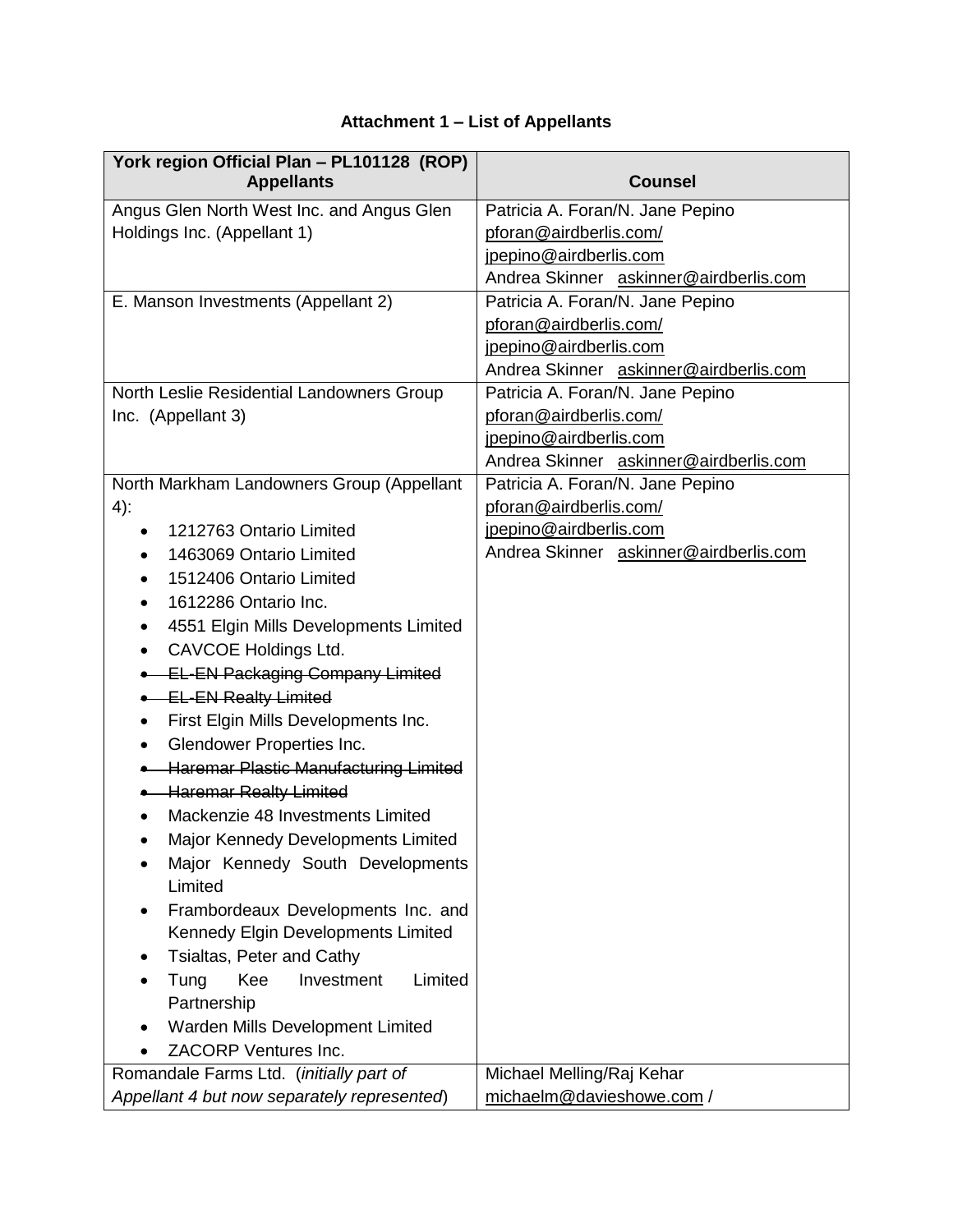| York region Official Plan - PL101128 (ROP)<br><b>Appellants</b> | <b>Counsel</b>                                |
|-----------------------------------------------------------------|-----------------------------------------------|
|                                                                 | rajk@davieshowe.com                           |
|                                                                 | Assistant: Jules Calzavara                    |
|                                                                 | julesc@davieshowe.com                         |
| Loblaw Properties Limited (Appellant 5)                         | Steven A. Zakem szakem@airdberlis.com         |
| Rice Commercial Group of Companies                              | Ira T. Kagan ikagan@ksllp.ca                  |
| (Non-East Gwillimbury Lands) (Appellant 6)                      |                                               |
| Yonge Green Lane Developments Limited                           | Steven A. Zakem szakem@airdberlis.com         |
| (Appellant 7)                                                   |                                               |
| Mr. Allen Eng (Appellant 8)                                     |                                               |
| Mr. John Hayes (Appellant 9)                                    |                                               |
| Mr. Paul Jadilebovski (Appellant 10)                            |                                               |
| Mr. Peter Antonopoulos (Appellant 11)                           |                                               |
| Mr. Philip Comartin (Appellant 12)                              |                                               |
| Mr. Shai Perlmutter (Appellant 13)                              |                                               |
| Mr. Steven DeFreitas (Appellant 14)                             |                                               |
| Peat Farmers of Ontario represnted by Mr. Phil                  |                                               |
| Comartin (Appellant 15)                                         |                                               |
| <b>Property Owners with Rights Association</b>                  |                                               |
| represented by Paul Jadilebovski (Appellant                     |                                               |
| 16)                                                             |                                               |
| Kau & Associates L.P. (Appellant 17)                            |                                               |
| Block 27 Landowners Group (Appellant 18)                        |                                               |
| Dorzil Developments (Bayview) Ltd.                              | John M. Alati johna@davieshowe.com            |
| (Appellant 19)                                                  |                                               |
| Westlin Farms (Appellant 20)                                    | Michael Melling michaelm@davieshowe.com       |
| Lucia Milani and Rizmi Holdings Limited                         | Michael Melling/Raj Kehar                     |
| (Appellant 21)                                                  | michaelm@davieshowe.com /                     |
|                                                                 | rajk@davieshowe.com                           |
|                                                                 | Assistant: Jules Calzavara                    |
|                                                                 | julesc@davieshowe.com                         |
| Daraban Holdings Limited (Appellant 22)                         | Mark Flowers Email:                           |
|                                                                 | markf@davieshowe.com                          |
| <b>SmartCentres and Calloway Real Estate</b>                    | Mark Flowers markf@davieshowe.com             |
| Investment Trust (Appellant 23)                                 |                                               |
| Yonge Bayview Holdings Inc. (Appellant 24)                      | Mark Flowers markf@davieshowe.com             |
| 583753 Ontario Ltd. (Appellant 25 and 40)                       | Susan Rosenthal susanr@davieshowe.com         |
| 775377 Ontario Ltd. (Appellant 26)                              | Susan Rosenthal susanr@davieshowe.com         |
| Helmhorst Investments Ltd. (Appellant 27)                       | Susan Rosenthal susanr@davieshowe.com         |
| Aurora 2C Landowners Group Inc. (Appellant                      | Chris Barnett / Laura Bisset                  |
| 28)                                                             | cbarnett@davis.ca/lbisset@davis.ca            |
|                                                                 | Assistant: Simone Oliveira soliveira@davis.ca |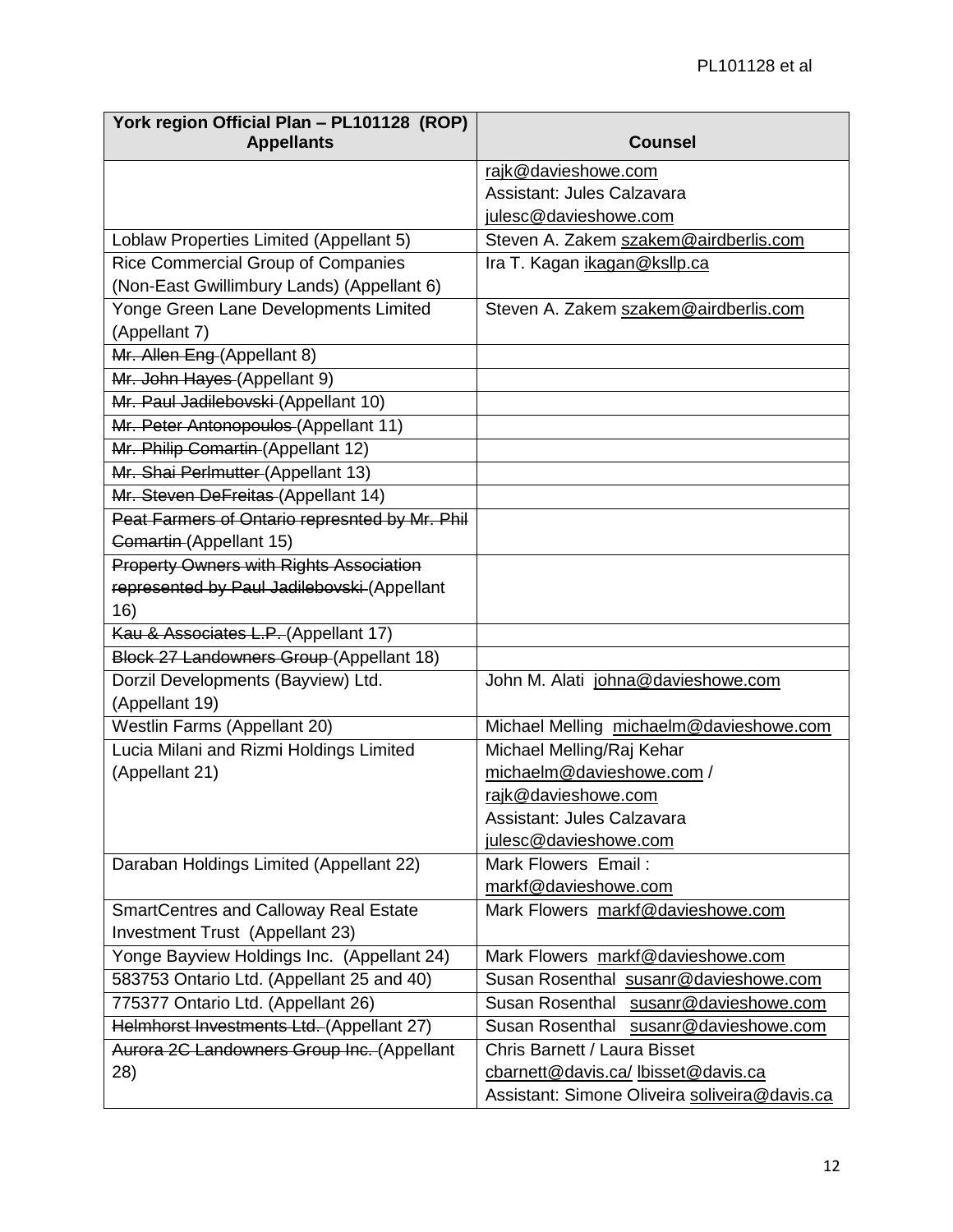| York region Official Plan - PL101128 (ROP)<br><b>Appellants</b> | <b>Counsel</b>                             |
|-----------------------------------------------------------------|--------------------------------------------|
|                                                                 |                                            |
| W. J. Smith Gardens Limited (Appellant 29)                      | Neil G. Davis neil.davis@daviswebb.com     |
| Metrus Development Inc. (Appellant 30)                          | David Bronskill/Jennifer Drake             |
|                                                                 | dbronskill@goodmans.ca/                    |
|                                                                 | jdrake@goodmans.ca                         |
| <b>Upper City Corporation and Clear Point</b>                   | Roslyn Houser rhouser@goodmans.ca          |
| Developments (Appellant 31)                                     |                                            |
| Minotar Holdings Inc, Cor-lots Development,                     | Catherine A. Lyons clyons@goodmans.ca      |
| Cherokee Holdings and Halvan 5.5                                |                                            |
| Investments Limited (Appellant 32)                              |                                            |
| Dalton and Alan Faris and Eden Mills Estates                    | Susan Rosenthal susanr@davieshowe.com      |
| Inc. (Appellant 33)                                             |                                            |
| Eden Mills Estates Inc. (initially part of<br>Appellant 33)     | Bobby Bhoola bobby@ballantryhomes.com      |
| John Carlisle Robert G. Sikura (Appellant 34)                   | Patricia Foran / Jane Pepino               |
|                                                                 | pforan@airdberlis.com/                     |
|                                                                 | jpepino@airdberlis.com                     |
|                                                                 | Andrea Skinner askinner@airdberlis.com     |
| Aurora-Leslie Developments Inc. (Appellant                      | Ira T. Kagan ikagan@ksllp.ca               |
| 35)                                                             |                                            |
| Fieldgate Developments and TACC                                 | Ira T. Kagan ikagan@ksllp.ca               |
| Developments (Appellant 36)                                     |                                            |
| Times Group Corporation (Appellant 37)                          | Ira T. Kagan ikagan@ksllp.ca               |
| Memorial Gardens Canada Limited (Appellant                      | W. Thomas Barlow tbarlow@fasken.com        |
| 38)                                                             |                                            |
| Amir Hessam Limited and 668152 Ontario Ltd.                     | Susan Rosenthal susanr@davieshowe.com      |
| (Appellant 41)                                                  |                                            |
|                                                                 |                                            |
| Arten Developments Inc. (Appellant 42)                          |                                            |
| Sanmike Construction Ltd. (Appellant 43)                        | John A.R. Dawson jdawson@mccarthy.ca       |
| <b>Canadian Mortgage and Housing Corporation</b>                |                                            |
| (Appellant 44)                                                  |                                            |
| Mahamevna Bhavana Asapuwa<br><b>Toronto</b>                     |                                            |
| (Appellant 46)                                                  |                                            |
| The Mandarin Golf and Country Club Inc. and                     | Richard R. Arblaster rick@arblasterlaw.com |
| AV Investments II Inc.                                          |                                            |
| (Appellant 47)                                                  |                                            |
| Cornerstone Christian Community Church                          |                                            |
| (Appellant 48)                                                  |                                            |
| Tesmar Holdings Inc. (Appellant 49)                             | Michael Melling/Raj Kehar                  |
|                                                                 | michaelm@davieshowe.com /                  |
|                                                                 | rajk@davieshowe.com                        |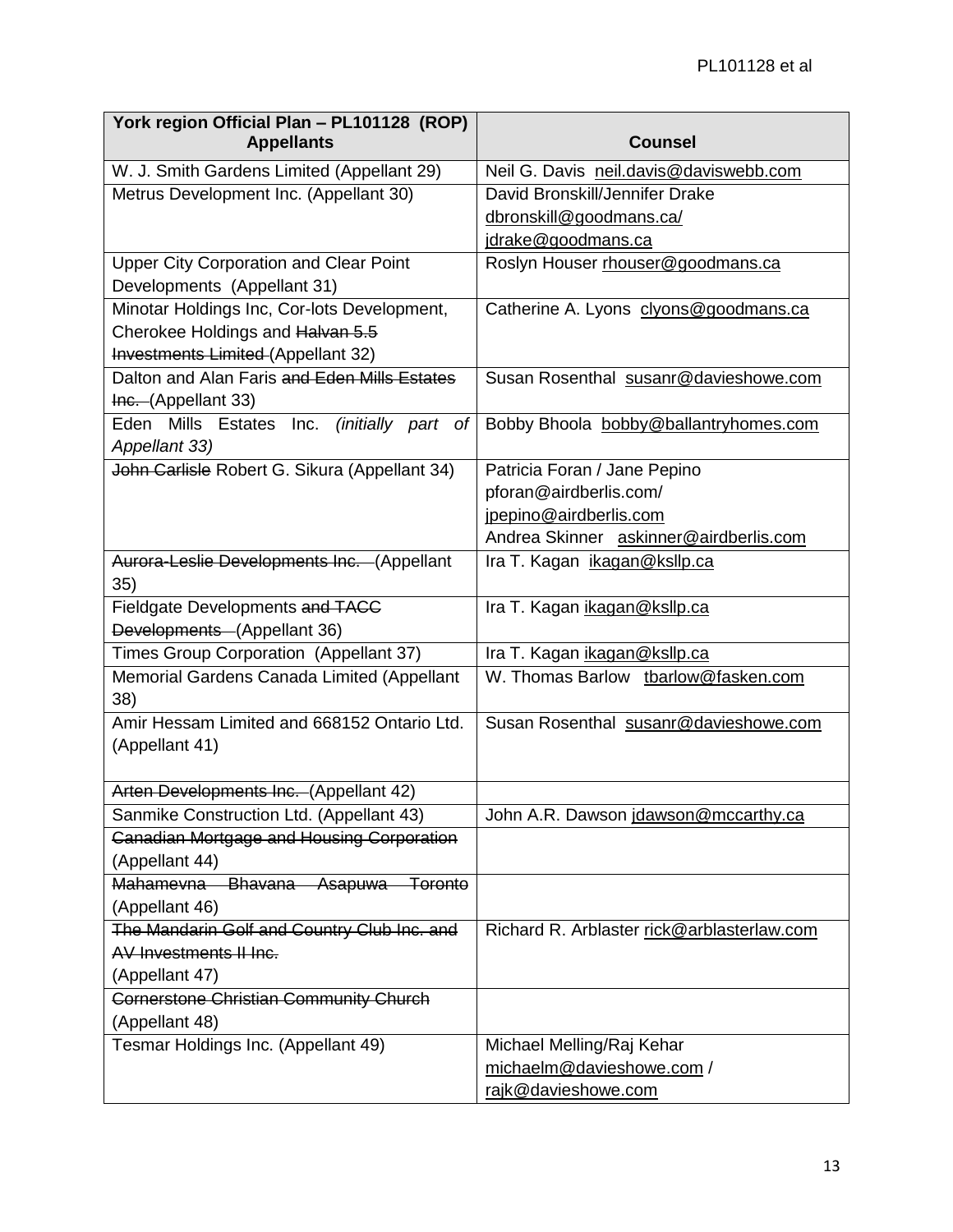| York region Official Plan - PL101128 (ROP)<br><b>Appellants</b>   | <b>Counsel</b>               |
|-------------------------------------------------------------------|------------------------------|
|                                                                   | Assistant: Jules Calzavara   |
|                                                                   | julesc@davieshowe.com        |
| Sustainable Vaughan (Appellant 50)                                |                              |
| Markham Gateway Inc. (Appellant 51)                               |                              |
| CHFMS aka Trinison (Appellant 52):                                | Roger T. Beaman              |
| Colebay Investments Inc.                                          | rbeaman@thomsonrogers.com    |
| Firwood Holdings Inc.                                             | Stephen J. D'Agostino        |
| Highcove Investment Inc.                                          | sdagostino@thomsonrogers.com |
| Major McCowan Developments Limited                                |                              |
| <b>Summerlane Realty Corp</b>                                     |                              |
| (initially part of Appellant 4 but now separately<br>represented) |                              |

| Amendment 1 – Urban Expansion in the Town of East Gwillimbury – OMB Case No.<br>PL101233 (ROPA 1) |                                       |  |
|---------------------------------------------------------------------------------------------------|---------------------------------------|--|
| <b>Appellant</b>                                                                                  | <b>Counsel</b>                        |  |
| Dalton and Alan Faris                                                                             | Susan Rosenthal susanr@davieshowe.com |  |
| Eden Mills Estates Inc.                                                                           | Bobby Bhoola bobby@ballantryhomes.com |  |
| Martin Pick, Thomas Pick and 132463 Ontario   Mark Flowers markf@davieshowe.com<br>Inc.           |                                       |  |
| Rice Commercial Group of Companies                                                                | Susan Rosenthal susanr@davieshowe.com |  |

| Amendment 2 - Urban Expansion in the City of Vaughan - OMB Case No. PL101237 |                |
|------------------------------------------------------------------------------|----------------|
| (ROPA 2)                                                                     |                |
| <b>Appellant</b>                                                             | <b>Counsel</b> |
| Sustainable Vaughan                                                          |                |

| Amendment 3 - Urban Expansion in the Town of Markham - OMB Case No. PL101238 |                                             |  |  |  |
|------------------------------------------------------------------------------|---------------------------------------------|--|--|--|
|                                                                              | (ROPA 3)                                    |  |  |  |
| <b>Appellant</b>                                                             | <b>Counsel</b>                              |  |  |  |
| Minotar Holdings Inc., Cor-lots Developments,                                | Catherine A. Lyons clyons@goodmans.ca       |  |  |  |
| Cherokee Holdings & Halvan 5.5 Investments                                   |                                             |  |  |  |
| Ltd.                                                                         |                                             |  |  |  |
| Grace Chinese Gospel Church of North York                                    | Richard R. Arblaster, rick@arblasterlaw.com |  |  |  |
| North Markham Landowners Group:                                              | Patricia A. Foran/N. Jane Pepino            |  |  |  |
| 1212763 Ontario Limited<br>$\blacksquare$                                    | pforan@airdberlis.com/                      |  |  |  |
| 1463069 Ontario Limited<br>$\blacksquare$                                    | jpepino@airdberlis.com                      |  |  |  |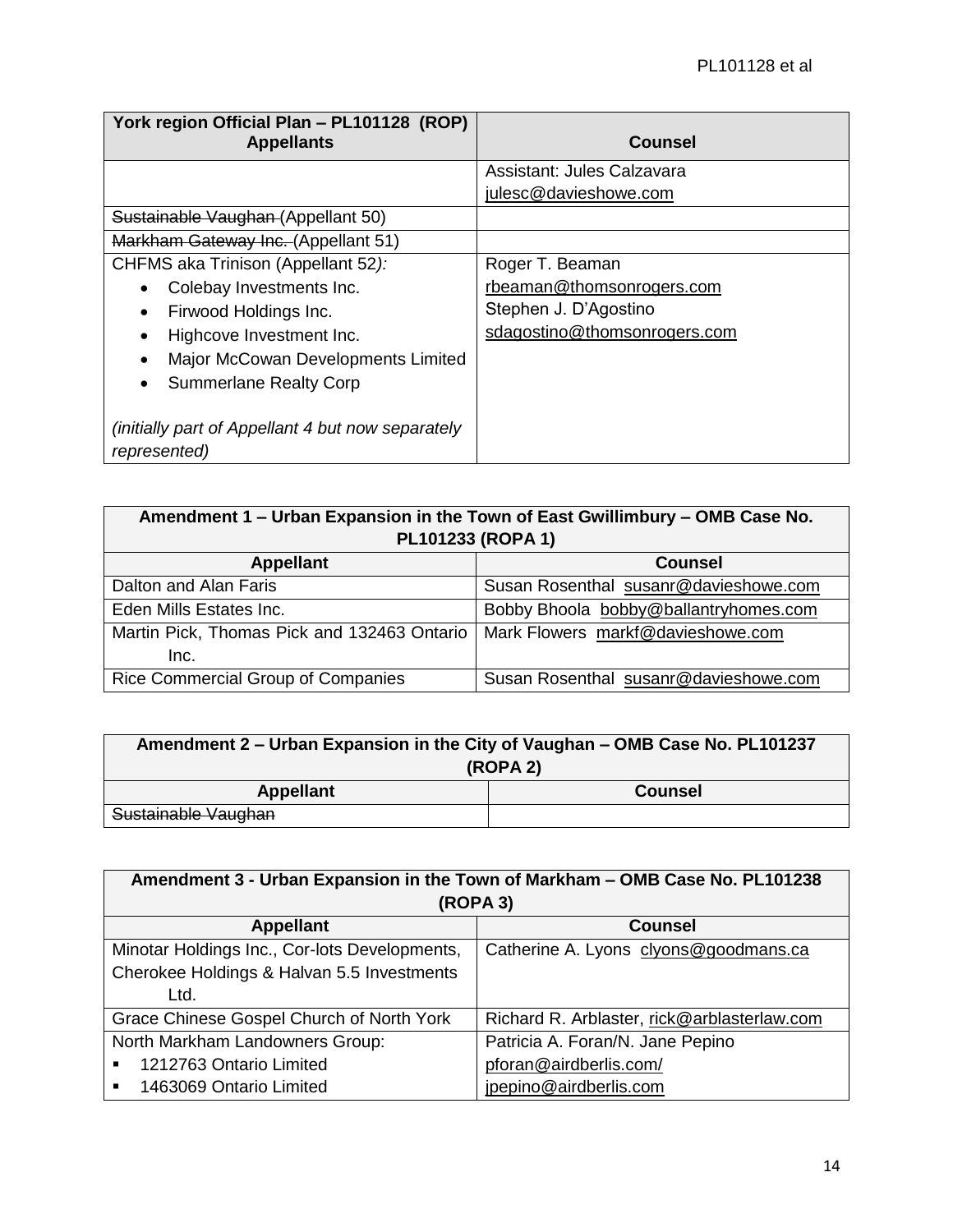| Amendment 3 - Urban Expansion in the Town of Markham – OMB Case No. PL101238 |                                        |  |  |  |
|------------------------------------------------------------------------------|----------------------------------------|--|--|--|
| (ROPA 3)                                                                     |                                        |  |  |  |
| <b>Appellant</b>                                                             | <b>Counsel</b>                         |  |  |  |
| 1512406 Ontario Limited<br>٠                                                 | Andrea Skinner askinner@airdberlis.com |  |  |  |
| 1612286 Ontario Inc.<br>$\blacksquare$                                       |                                        |  |  |  |
| 4551 Elgin Mills Developments Limited<br>$\blacksquare$                      |                                        |  |  |  |
| CAVCOE Holding Ltd.<br>$\blacksquare$                                        |                                        |  |  |  |
| First Elgin Mills Developments Inc.<br>$\blacksquare$                        |                                        |  |  |  |
| Glendower Properties Inc.<br>٠                                               |                                        |  |  |  |
| Kennedy Elgin Developments Limited<br>٠                                      |                                        |  |  |  |
| Mackenzie 48 Investments Limited<br>$\blacksquare$                           |                                        |  |  |  |
| Major Kennedy Developments Limited<br>$\blacksquare$                         |                                        |  |  |  |
| Major<br>Kennedy South<br>Developments<br>$\blacksquare$                     |                                        |  |  |  |
| Limited                                                                      |                                        |  |  |  |
| Frambordeaux Developments Inc.<br>$\blacksquare$                             |                                        |  |  |  |
| Tsialtas, Peter and Cathy<br>٠                                               |                                        |  |  |  |
| Tung Kee Investment Limited Partnership<br>$\blacksquare$                    |                                        |  |  |  |
| Warden Mills Developments Limited<br>$\blacksquare$                          |                                        |  |  |  |
| ZACORP Ventures Inc.                                                         |                                        |  |  |  |
| <b>Romandale Farms Limited</b>                                               | Michael Melling/Raj Kehar              |  |  |  |
|                                                                              | michaelm@davieshowe.com                |  |  |  |
|                                                                              | rajk@davieshowe.com                    |  |  |  |
|                                                                              | Assistant: Jules Calzavara             |  |  |  |
|                                                                              | julesc@davieshowe.com                  |  |  |  |
| <b>CHFMS aka Trinison:</b>                                                   |                                        |  |  |  |
| Colebay Investments Inc.<br>$\bullet$                                        | Roger T. Beaman                        |  |  |  |
| Firwood Holdings Inc.<br>$\bullet$                                           | rbeaman@thomsonrogers.com              |  |  |  |
| Highcove Investment Inc.                                                     | Stephen J. D'Agostino:                 |  |  |  |
| Major McCowan Developments Limited                                           | sdagostino@thomsonrogers.com           |  |  |  |
| <b>Summerlane Realty Corp</b>                                                |                                        |  |  |  |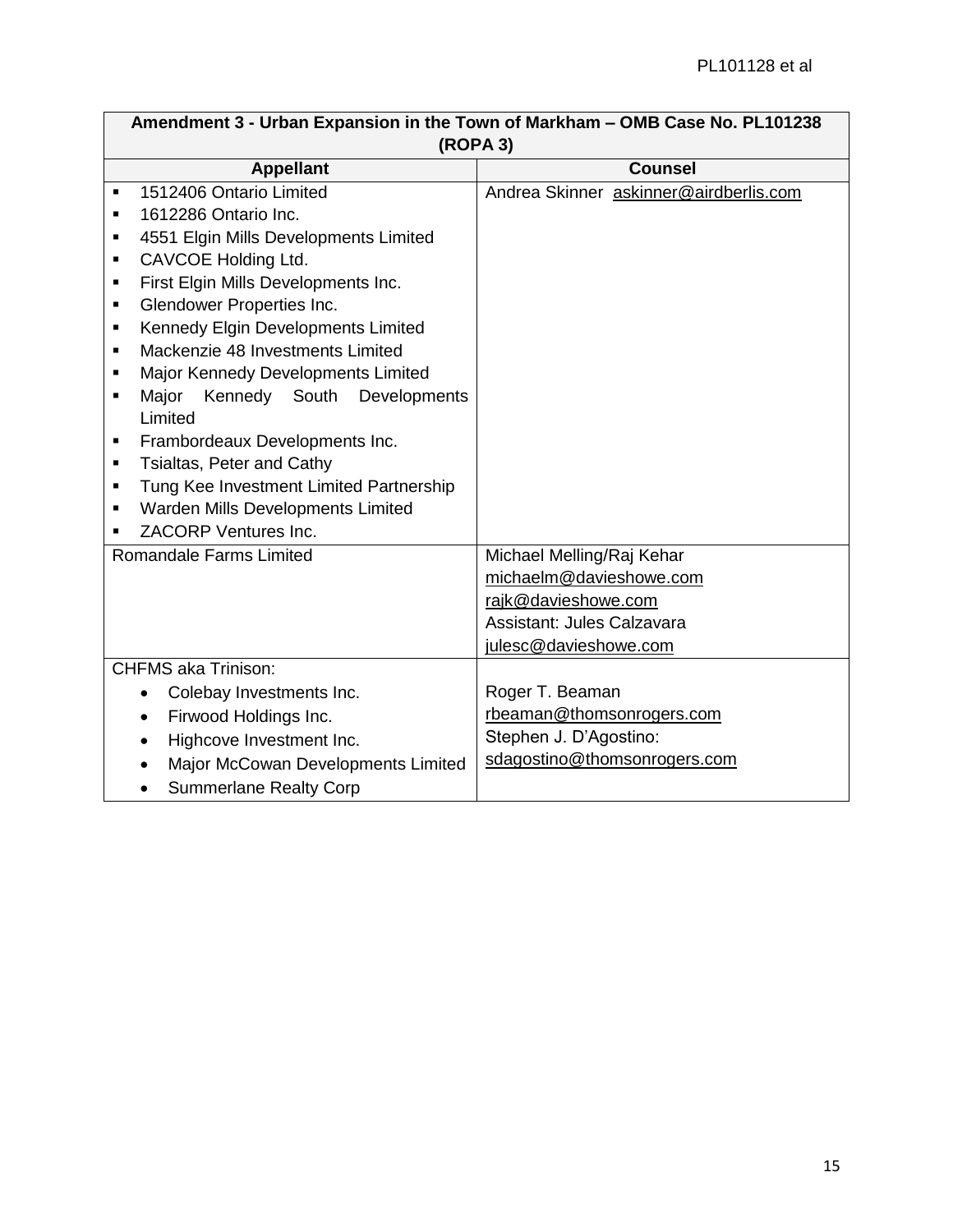## **Attachment 2**

## *Purpose of the Procedural Order and Meaning of Terms*

*The Board recommends that the parties meet to discuss this sample Order before the prehearing conference to try to identify the issues and the process that they want the Board to order following the conference. The Board will hear the parties' comments about the contents of the Order at the conference.*

*Prehearing conferences usually take place only where the hearing is expected to be long and complicated. If you are not represented by a lawyer, you should prepare by obtaining the Guide to the Ontario Municipal Board, and the Board's Rules, from the Board Information Office, 15th Floor, 655 Bay Street, Toronto, M5G 1E5, 416-326-6800, or from the Board website at www.omb.gov.on.ca.*

#### *Meaning of terms used in the Procedural Order:*

*Party is an individual or corporation permitted by the Board to participate fully in the hearing by receiving copies of written evidence, presenting witnesses, cross-examining the witnesses of the other parties, and making submissions on all of the evidence. If an unincorporated group wishes to*  become a party, it must appoint one person to speak for it, and that person must accept the other responsibilities of a party as set out in the Order. Parties do not have to be represented by a lawyer, *and may have an agent speak for them. The agent must have written authorisation from the party.*

*NOTE that a person who wishes to become a party before or at the hearing, and who did not request this at the prehearing conference, must ask the Board to permit this.*

*Participant is an individual, group or corporation, whether represented by a lawyer or not, who may attend only part of the proceeding but who makes a statement to the Board on all or some of the issues in the hearing. Such persons may also be identified at the start of the hearing. The Board will set the time for hearing this statements. NOTE that such persons will likely not receive notice of a mediation or conference calls on procedural issues. They also cannot ask for costs, or review of a decision as parties can. If a participant does not attend the hearing and only files a written statement, the Board will not give it the same attention or weight as submissions made orally. The reason is that parties cannot ask further questions of a person if they merely file material and do not attend.*

*Written and Visual Evidence: Written evidence includes all written material, reports, studies, documents, letters and witness statements which a party or participant intends to present as evidence at the hearing. These must have pages numbered consecutively throughout the entire document, even if there are tabs or dividers in the material. Visual evidence includes photographs, maps, videos, models, and overlays which a party or participant intends to present as evidence at the hearing.*

*Witness Statements: A witness statement is a short written outline of the person's background, experience and interest in the matter; a list of the issues which he or she will discuss and the witness' opinions on those issues; and a list of reports that the witness will rely on at the hearing. An expert witness statement should include his or her (1) name and address, (2) qualifications, (3) a list of the issues he or she will address, (4) the witness'* 

*opinions on those issues and the complete reasons for the opinions and (5) a list of reports that the witness will rely on at the hearing. A participant statement is a short written outline of the person's or group's background, experience and interest in the matter; a list of the issues which the participant*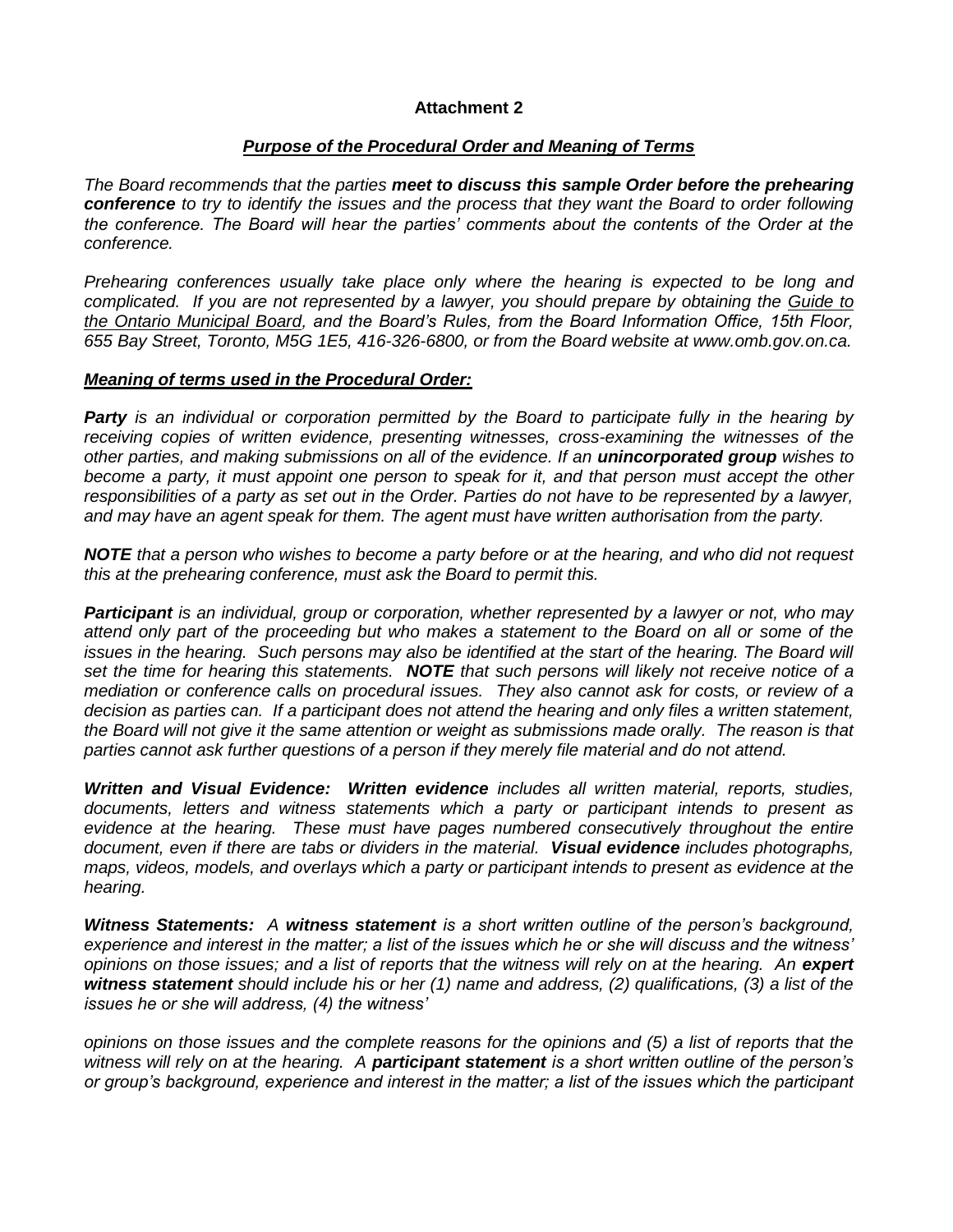*will address and a short outline of the evidence on those issues; and a list of reports, if any, which the participant will refer to at the hearing.*

## *Additional Information*

*Summons: A party must ask a Board Member or the senior staff of the Board to issue a summons. This request must be made before the time that the list of witnesses is provided to the Board and the parties. (See Rules 45 and 46 on the summons procedure.) If the Board requests it, an affidavit must*  be provided indicating how the witness' evidence is relevant to the hearing. If the Board is not *satisfied from the affidavit, it will require that a motion be heard to decide whether the witness should be summoned.*

*The order of examination of witnesses: is usually direct examination, cross-examination and reexamination in the following way:*

*direct examination by the party presenting the witness;*

*direct examination by any party of similar interest, in the manner determined by the Board;*

*cross-examination by parties of opposite interest;* 

*re-examination by the party presenting the witness; or* 

*another order of examination mutually agreed among the parties or directed by the Board.*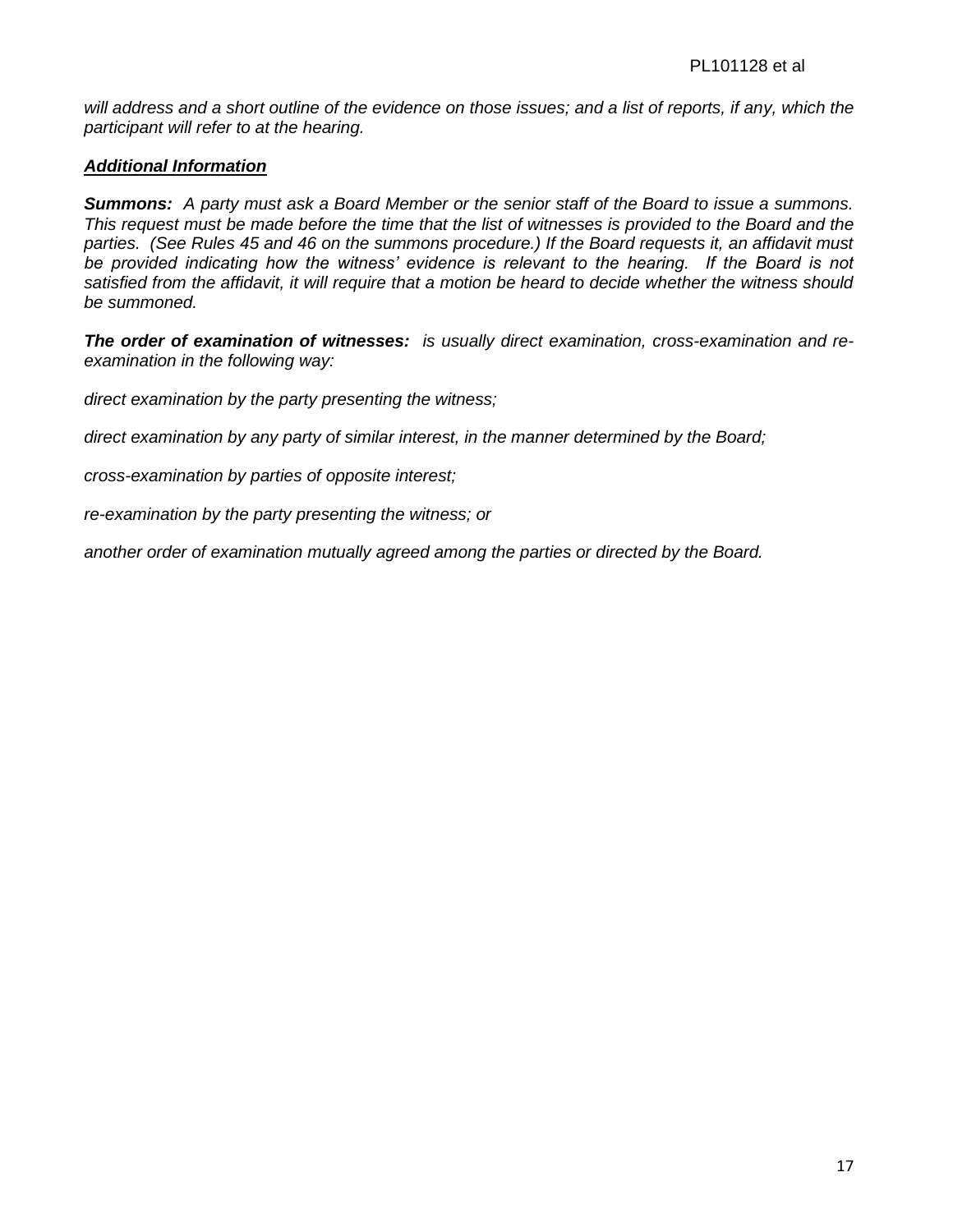## **Attachment 3 – List of Parties and Participants**

| <b>Public Sector Party Status</b>                     |                                                                                                                                                                                                                                                         |                                                                  |  |  |  |
|-------------------------------------------------------|---------------------------------------------------------------------------------------------------------------------------------------------------------------------------------------------------------------------------------------------------------|------------------------------------------------------------------|--|--|--|
| <b>Municipality or other</b><br>public agency / Party | <b>Counsel</b>                                                                                                                                                                                                                                          | <b>OMB</b> proceeding in which<br><b>Party status is granted</b> |  |  |  |
| Township of King                                      | Josephine A. Matera<br>jmatera@airdberlis.com                                                                                                                                                                                                           | PL101128                                                         |  |  |  |
| City of Markham                                       | Chris Barnett cbarnett@davis.ca<br>Andrea Wilson-Peebles<br>AWilson-Peebles@markham.ca<br>Catherine Conrad cconrad@markham.ca<br>Lynn Handsor Ihandsor@markham.ca<br>Margaret Wouters mwouters@markham.ca<br>Tim Lambe tlambe@markham.ca                | PL101128 PL101233<br>PL101237-PL101238                           |  |  |  |
| City of Vaughan                                       | Claudia A. Storto<br>Claudia.Storto@vaughan.ca<br>Karen Trzaska karen.trzaska@vaughan.ca                                                                                                                                                                | PL101128 PL101233<br>PL101237-PL101238                           |  |  |  |
| Town of East Gwillimbury                              | <b>Bruce Ketcheson</b><br>bketcheson@ritchieketcheson.com<br>Andrew Biggart abiggart@ritchieketcheson.com<br>Effie Lidakis elidakis@ritchieketcheson.com<br>Don Sinclair dsinclair@eastgwillimbury.ca<br>Hajnalka Hartwick hhartwick@eastgwillimbury.ca | PL101128 PL101233<br>PL 101237<br>PL101238                       |  |  |  |
| Town of Richmond Hill                                 | Antonio Dimilta,<br>adimilta@richmondhill.ca                                                                                                                                                                                                            | PL101128 PL101233<br>PL101237-PL101238                           |  |  |  |

| <b>Public Sector Participant Status</b> |                                        |                                |  |  |  |
|-----------------------------------------|----------------------------------------|--------------------------------|--|--|--|
| <b>Municipality or other</b>            | Counsel                                | <b>OMB</b> proceeding in which |  |  |  |
| public agency /                         |                                        | <b>Participant status is</b>   |  |  |  |
| <b>Participant</b>                      |                                        | granted                        |  |  |  |
| <b>Town of Newmarket</b>                | Esther Armchuk-Ball                    | PL101128                       |  |  |  |
|                                         | earmchuk-ball@newmarket.ca             |                                |  |  |  |
| Town of Georgina                        | Signe Leisk                            | PL101233                       |  |  |  |
|                                         | sleisk@casselsbrock.com                |                                |  |  |  |
|                                         | Raivo Uukkivi ruukkiv@casselsbrock.com |                                |  |  |  |
| <b>TRCA</b>                             | Quentin Hanchard                       | PL101128 PL101233              |  |  |  |
|                                         | qhanchard@trca.on.ca                   | PL101237-PL101238              |  |  |  |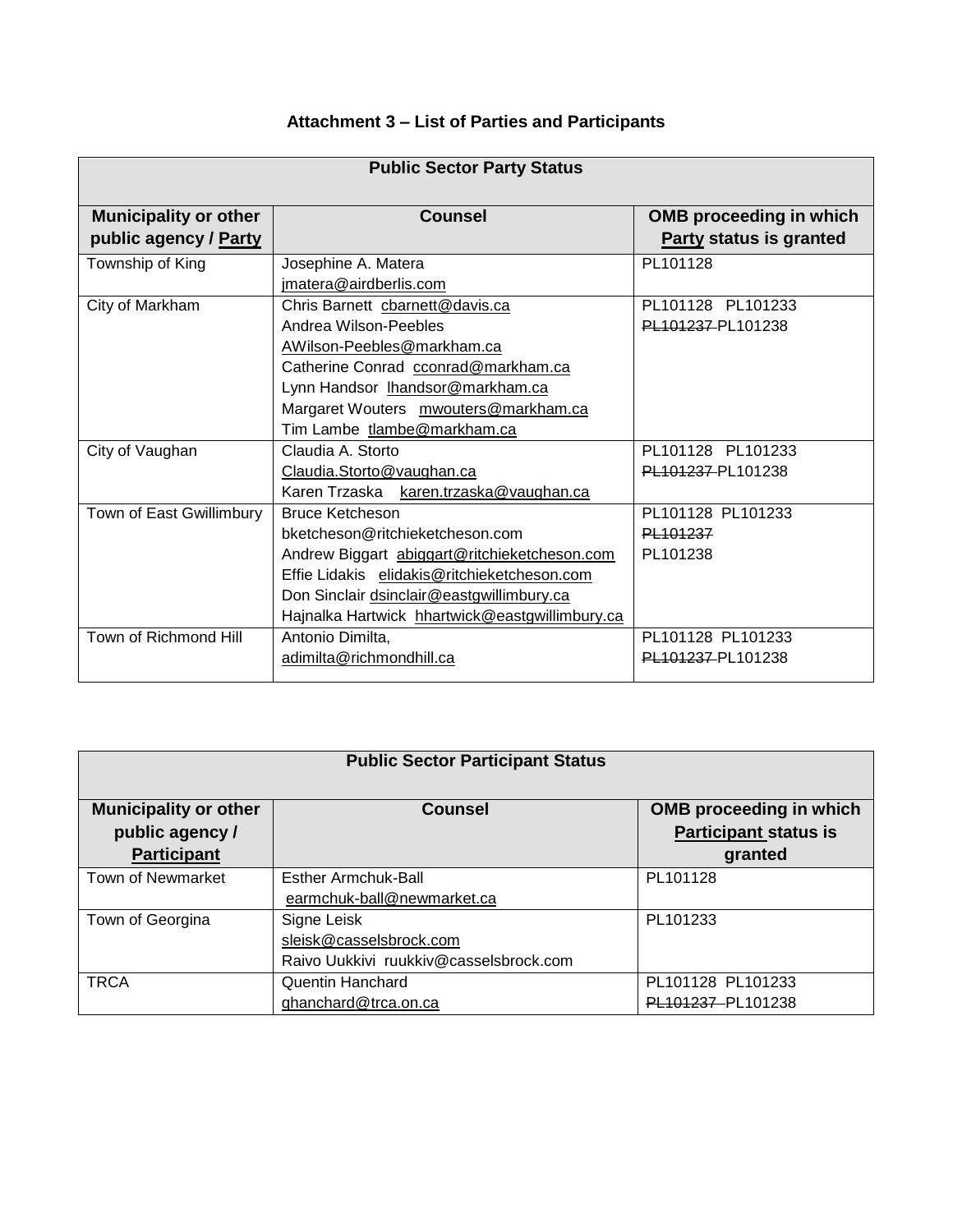| <b>Landowner Party Status</b>                                                                                                                                            |                                                                                                                      |                                                              |                                                              |                                                                                                                                                                                                                      |
|--------------------------------------------------------------------------------------------------------------------------------------------------------------------------|----------------------------------------------------------------------------------------------------------------------|--------------------------------------------------------------|--------------------------------------------------------------|----------------------------------------------------------------------------------------------------------------------------------------------------------------------------------------------------------------------|
| Landowner / Party                                                                                                                                                        | <b>Counsel</b>                                                                                                       | <b>OMB</b><br>proceeding<br>in which<br>status is<br>granted | <b>Appeal</b><br>to Which<br><b>Status</b><br><b>Granted</b> | <b>Policies to Which</b><br><b>Party Status Relates</b>                                                                                                                                                              |
| Angus Glen<br>Developments Ltd.<br>Angus Glen Golf Club<br>Ltd.                                                                                                          | Signe Leisk<br>sleisk@casselsbrock.com<br>Raivo Uukkivi<br>ruukkivi@casselsbrock.com                                 | PL101238<br>(ROPA 3)                                         | $ROPA3 -$<br>North<br>Markham<br>Landowne<br>rs Group        | ROPA 3 - Policies and<br>mapping raised by North<br>Markham Landowners<br>Group appeal respecting<br>the urban boundary<br>expansion as delineated<br>by ROPA 3 and the<br>alternative urban<br>boundary line        |
| <b>Haulover Investments</b><br>Ltd.                                                                                                                                      | Jeffrey E. Streisfield<br>jeffrey@landplanlaw.com                                                                    | PL101128<br>(ROP)                                            | PL101128<br>$-1, 2, 18,$<br>19, 23, 28,<br>36, 37            | 5.2.20 and 5.2.21,<br>3.5.7, 7.2.31, 7.2.32,<br>7.2.52, 7.5.3, 7.5.4                                                                                                                                                 |
| William H. Worden<br>and Yvonne W.<br>Worden<br><b>Montanaro Estates</b><br>Limited                                                                                      | Jeffrey E. Streisfield<br>jeffrey@landplanlaw.com                                                                    | PL101128<br>(ROP)                                            | N/A                                                          | Amendments to Maps 1, 2<br>and 8 of ROP - 2010 for<br>the Worden/Montanaro<br>lands to carry forward the<br>approved ROPA 41 land<br>use designations for those<br>lands.                                            |
| Vaughan 400<br>Landowners Group<br>Inc.                                                                                                                                  | <b>Michael Melling</b><br>michaelm@davieshowe.com                                                                    | PL101128<br>(ROP)                                            | N/A                                                          | Lifting of deferral area 2 in<br>ROPA <sub>52</sub>                                                                                                                                                                  |
| Harry John Lewis and<br>Murray Allin Lewis<br>Donald Miller                                                                                                              | Donald Hindson<br>donald@cattanach.ca<br>Lyn Townsend<br><b>Townsend and Associates</b>                              | PL101128<br>(ROP)<br>PL101238<br>(ROPA 3)                    | PL101128<br>$-47$<br>ROPA <sub>3</sub>                       | Chapter 2 policies and<br>related maps, figures and<br>definitions, as set out in<br>Mr. Hindson's letter of<br>May 4, 2011                                                                                          |
|                                                                                                                                                                          | lyn.townsend@ltownsend.ca                                                                                            |                                                              |                                                              | ROPA 3-Map 2                                                                                                                                                                                                         |
| Ruth Elizabeth Brock<br>Lois Marguerite Frisby<br>Ruth Elizabeth Brock<br><b>Charlotte Marie Frisby</b><br><b>Marguerite Alice</b><br>Gallone<br>Gerhard<br>Schickendanz | Donald Hindson<br>donald@cattanach.ca<br>Lyn Townsend<br><b>Townsend and Associates</b><br>lyn.townsend@ltownsend.ca | PL101238<br>(ROPA 3)                                         | $ROPA3 -$<br>North<br>Markham<br>Landowne<br>rs Group        | ROPA 3 - Policies and<br>mapping raised by North<br><b>Markham Landowners</b><br>Group appeal respecting<br>the urban boundary<br>expansion as delineated<br>by ROPA 3 and the<br>alternative urban<br>boundary line |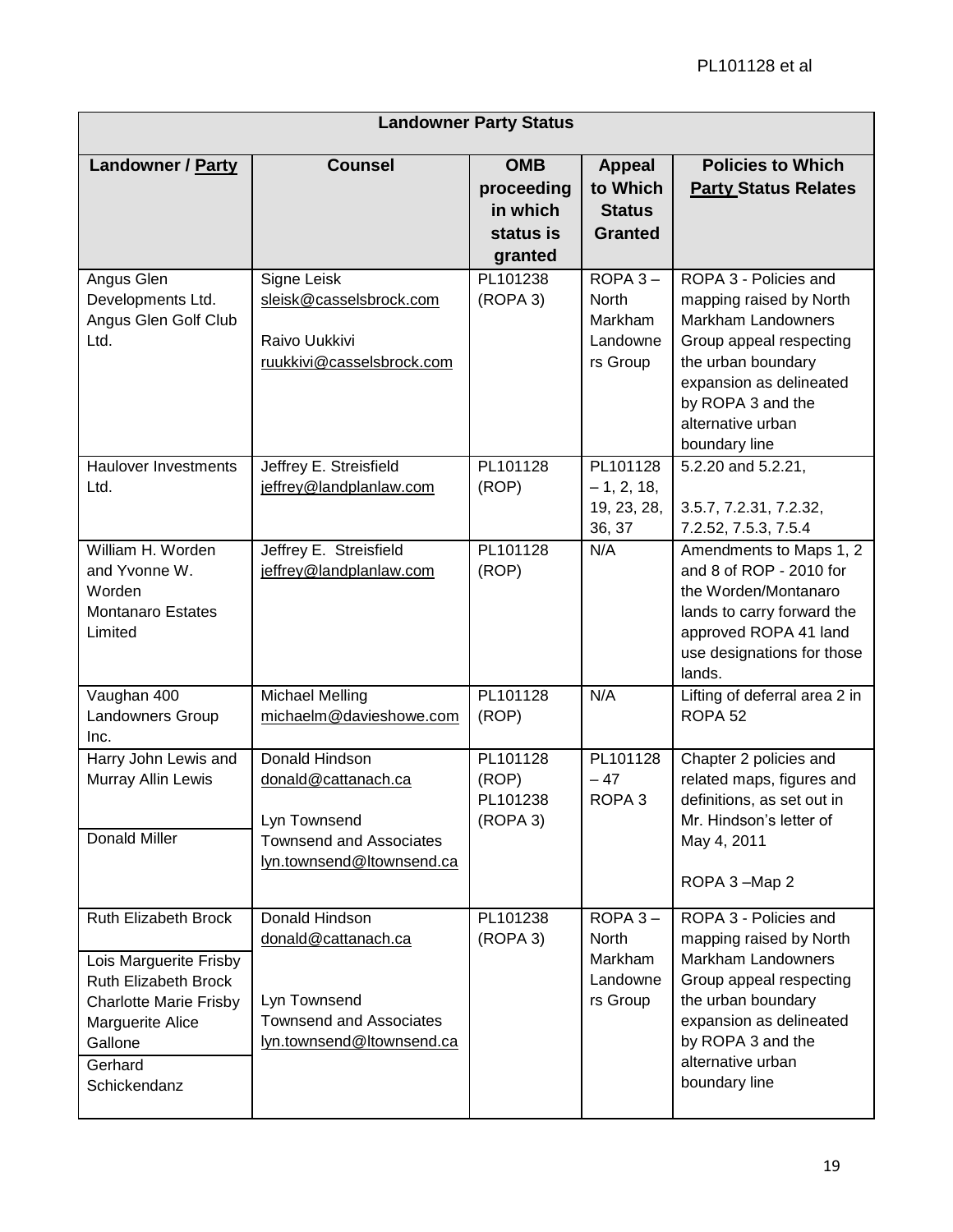|                                                                                                      |                                                                                     | <b>Landowner Party Status</b>                                |                                                              |                                                                                                                                       |
|------------------------------------------------------------------------------------------------------|-------------------------------------------------------------------------------------|--------------------------------------------------------------|--------------------------------------------------------------|---------------------------------------------------------------------------------------------------------------------------------------|
| Landowner / Party                                                                                    | <b>Counsel</b>                                                                      | <b>OMB</b><br>proceeding<br>in which<br>status is<br>granted | <b>Appeal</b><br>to Which<br><b>Status</b><br><b>Granted</b> | <b>Policies to Which</b><br><b>Party Status Relates</b>                                                                               |
| Elma Schickendanz<br>Wagema Holdings<br>Limited<br>Lorna Mary<br>Passafiume<br>Walmark Holdings Inc. |                                                                                     |                                                              |                                                              |                                                                                                                                       |
| MI Developments Inc.                                                                                 | Steven A. Zakem<br>szakem@airdberlis.com                                            | PL101128<br>(ROP)                                            | PL101128<br>$-49$                                            | Policies which may be<br>raised by Tesmar appeal                                                                                      |
| <b>Delisle Properties</b><br>Limited                                                                 | Barry Horosko/Cathy<br>Facciolo<br>bhorosko@bratty.com<br>cfacciolo@bratty.com      | PL101128<br>(ROP)                                            | PL101128<br>$-49$                                            | Policies which may be<br>raised by Tesmar appeal                                                                                      |
| Block 34 East<br>Landowners Group<br>Inc.                                                            | Roslyn Houser<br>rhouser@goodmans.ca                                                | PL101128<br>(ROP)                                            | N/A                                                          | Lifting of deferral area 1 in<br>ROPA <sub>52</sub>                                                                                   |
| <b>Dorzil Developments</b><br>(Bayview) Ltd.                                                         | John M. Alati<br>johna@davieshowe.com                                               | PL101233<br>(ROPA 1)                                         | PL101233<br>(ROPA 1)                                         | ROPA <sub>1</sub>                                                                                                                     |
| Canada Mortgage and<br><b>Housing Corporation</b><br>("CMHC") and<br>Quaestus Corporation            | Patrick Devine/Mark Piel<br>Patrick.devine@fmc-<br>law.com<br>mark.piel@fmc-law.com | PL101128<br>(ROP)                                            | PL101128<br>$-23$ and<br>37                                  | Policy identified as "old<br>4.3.8" on Exhibit 4                                                                                      |
| Halvan 5.5<br><b>Investments Limited</b>                                                             | Catherine A. Lyons<br>clyons@goodmans.ca                                            | PL101128<br>(ROP)                                            | PL101128<br>- 32                                             | Policies at issue in<br>Minotaur et. al appeals                                                                                       |
| <b>Kau and Associates</b>                                                                            | Barry Horosko<br>Cathy Facciolo<br>bhorosko@bratty.com<br>cfacciolo@bratty.com      | PL101128<br>(ROP)                                            | PL101128<br>$-5, 6, 23,$<br>and 37                           | 4.3.3; 4.3.4; 4.3.7; 4.3.9;<br>4.3.12; 4.4.6; definition of<br>"Major Retail"                                                         |
| Mahamevna Bhavana<br>Asapuwa Toronto                                                                 | <b>Mark Flowers</b><br>markf@davieshowe.com                                         | PL101128<br>(ROP)                                            | PL101128<br>$-47$                                            | 6.3.2, 6.3.3, 6.3.10 and<br>Map 8                                                                                                     |
| <b>Block 27 Landowners</b><br>Group Inc.                                                             | Michael Melling/Raj Kehar<br>michaelm@davieshowe.com<br>rajk@davieshowe.com         | PL101128<br>(ROP)<br>PL101237<br>(ROPA 2)                    | PL101128<br>$-4, 19, 30$<br>PL101237<br>(ROPA <sub>2</sub> ) | Appeals and policies as<br>set out in correspondence<br>between D. Klacko and M.<br>Melling on June 13 and<br>14, 2011 and July 8 and |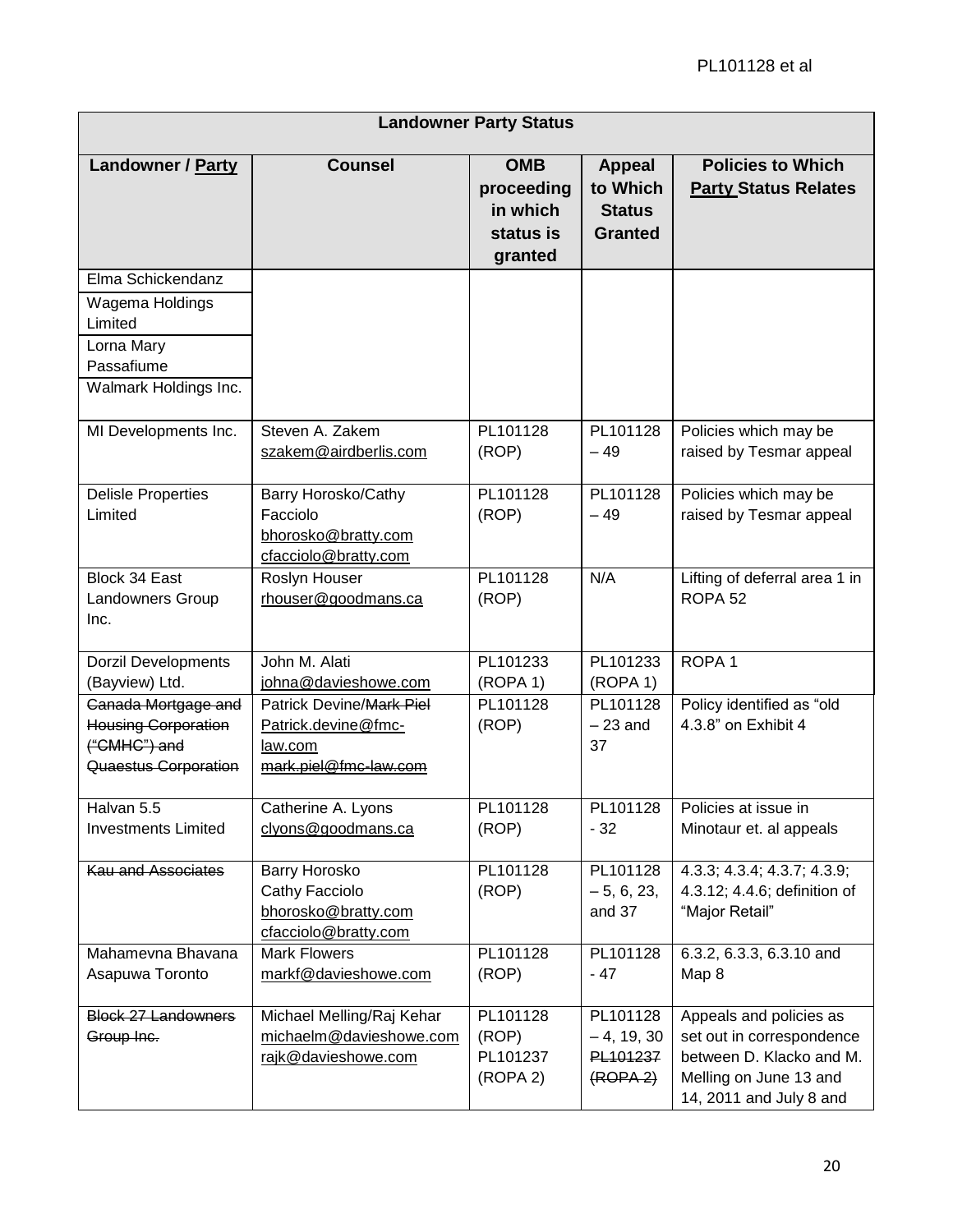| <b>Landowner Party Status</b>                                                             |                                                                              |                                                              |                                                              |                                                                                                                              |
|-------------------------------------------------------------------------------------------|------------------------------------------------------------------------------|--------------------------------------------------------------|--------------------------------------------------------------|------------------------------------------------------------------------------------------------------------------------------|
| Landowner / Party                                                                         | <b>Counsel</b>                                                               | <b>OMB</b><br>proceeding<br>in which<br>status is<br>granted | <b>Appeal</b><br>to Which<br><b>Status</b><br><b>Granted</b> | <b>Policies to Which</b><br><b>Party Status Relates</b>                                                                      |
|                                                                                           |                                                                              |                                                              |                                                              | 18, 2011 (filed as Exhibit<br>23)                                                                                            |
| Huron-Wendat Nation                                                                       | David Donnelly<br>david@donnellylaw.ca                                       | PL101128<br>(ROP)                                            | PL101128<br>$-4, 27$                                         | 3.4.11 and 3.4.14                                                                                                            |
| <b>Block 40/47</b><br>Developers Group Inc.                                               | Michael Melling/Raj Kehar<br>michaelm@davieshowe.com<br>rajk@davieshowe.com  | PL101128<br>(ROP)                                            | PL101128<br>(ROP)                                            | Chapter 2; section 3.5;<br>policies 5.6.23 - 5.6.32;<br>policies 8.4.15 to 8.4.20;<br>Maps $1 - 5$ , 6 and 8<br>Figure 3     |
| 1539253 Ontario Inc.                                                                      | Michael Melling/Raj Kehar<br>michaelm@davieshowe.com<br>rajk@davieshowe.com  | PL101128<br>(ROP)                                            | PL101128<br>(ROP)                                            | 2.1.10 (re: recreation<br>uses); 6.1.6.3 and 6.4 (re:<br>recreation uses); $8.4.16 -$<br>8.4.20: Maps 1,2, 8 and<br>Figure 3 |
| 445158 Ontario Inc.<br>(Meldan), Mr. Tracy<br>Ellis and Ms. Kelly<br>Ellis                | Michael Melling/Raj Kehar<br>michaelm@davieshowe.com<br>rajk@davieshowe.com  | PL101128<br>(ROP)                                            | PL101128<br>(ROP)                                            | Site Specific: 8.4.15 to<br>8.4.20                                                                                           |
| Karma Tekchen<br>Zabsal Ling                                                              |                                                                              | PL101128<br>(ROP)                                            | PL101128<br>(ROP)                                            | Site Specific: 8.4.15 to<br>8.4.20                                                                                           |
| 878211 Ontario Ltd.                                                                       |                                                                              | PL101128<br>(ROP)                                            | PL101128<br>(ROP)                                            | Site Specific: 8.4.15 to<br>8.4.20                                                                                           |
| Mr. Borden Kent                                                                           |                                                                              | PL101128<br>(ROP)                                            | PL101128<br>(ROP)                                            | Site Specific: 8.4.15 to<br>8.4.20                                                                                           |
| <b>Wholesale Forest</b><br>Products Ltd.                                                  |                                                                              | PL101128<br>(ROP)                                            | PL101128<br>(ROP)                                            | Site Specific: 8.4.15 to<br>8.4.20                                                                                           |
| Ms. Sheryl Kotzer, Mr.<br>Howie Kotzer, Mr.<br>Michael Kotzer                             | Diana Santo<br>santod@mmm.ca                                                 | PL101128<br>(ROP)                                            | PL101128<br>(ROP)                                            | Site specific: 8.4.15 and<br>8.4.20                                                                                          |
| Mr. Gary Foch                                                                             |                                                                              | PL101128<br>(ROP)                                            | PL101128<br>(ROP)                                            | Site specific: 8.4.15 and<br>8.4.20                                                                                          |
| South Sharon<br>Developments Inc.                                                         | Jason Park<br>jason.park@fmc-law.com                                         | PL101233<br>(ROPA 1)                                         | PL101233<br>(ROPA 1)                                         | ROPA <sub>1</sub>                                                                                                            |
| Acorn Development<br>Corporation<br>Ladyfield Construction<br>Ltd.,<br>Farm Cove Holdings | Roslyn Houser<br>rhouser@goodmans.ca<br>Jennifer Drake<br>jdrake@goodmans.ca | PL101233<br>(ROPA 1)                                         | PL101233<br>(ROPA 1)                                         | ROPA <sub>1</sub>                                                                                                            |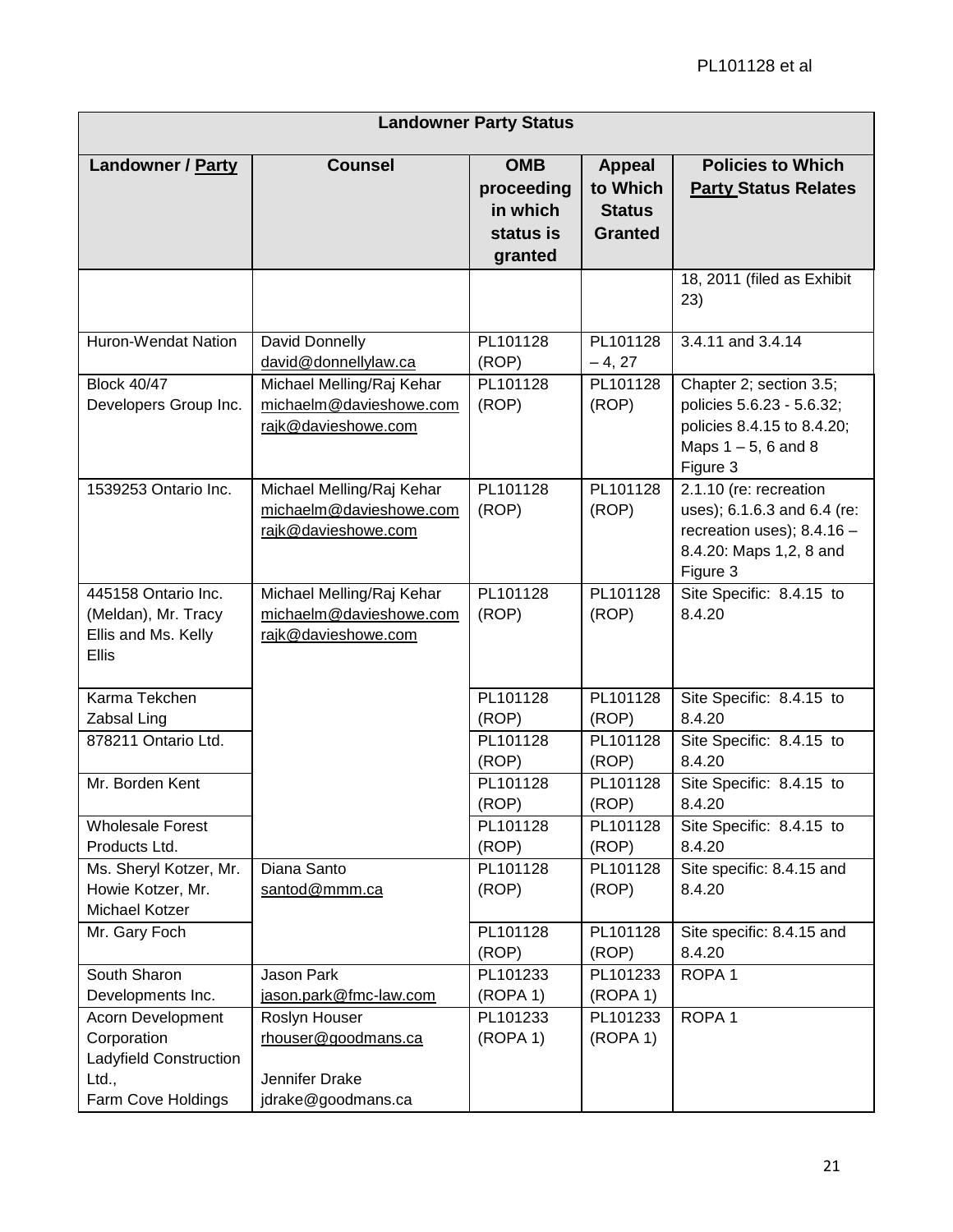|                               |                | <b>Landowner Party Status</b>                                |                                                              |                                                         |
|-------------------------------|----------------|--------------------------------------------------------------|--------------------------------------------------------------|---------------------------------------------------------|
| <b>Landowner / Party</b>      | <b>Counsel</b> | <b>OMB</b><br>proceeding<br>in which<br>status is<br>granted | <b>Appeal</b><br>to Which<br><b>Status</b><br><b>Granted</b> | <b>Policies to Which</b><br><b>Party Status Relates</b> |
| Inc.,<br>Fetlar Holdings Ltd. |                |                                                              |                                                              |                                                         |

|                          | <b>Landowner Participant Status</b>              |                   |                   |                                                         |  |
|--------------------------|--------------------------------------------------|-------------------|-------------------|---------------------------------------------------------|--|
| Landowner/               | <b>Counsel</b>                                   | <b>OMB</b>        | <b>Appeal</b>     | <b>Policies to Which</b>                                |  |
| <b>Participant</b>       |                                                  | proceeding        | to Which          | <b>Participant Status</b>                               |  |
|                          |                                                  | in which          | <b>Status</b>     | <b>Relates</b>                                          |  |
|                          |                                                  | status is         | <b>Granted</b>    |                                                         |  |
|                          |                                                  | granted           |                   |                                                         |  |
| <b>Trevor Rose</b>       | <b>Howard Friedman</b><br>hbrplanning@bellnet.ca | PL101128<br>(ROP) | PL101128          | Participant status sought<br>to monitor 2.2.19, 2.2.31, |  |
| Angelo Antonangeli,      |                                                  |                   |                   | 2.2.34, 2.2.35, Map                                     |  |
| Leslie Gardens           |                                                  |                   |                   | 8,6.3.7(d), 8.3.3. and                                  |  |
| 1450968 Ontario Inc.     |                                                  |                   |                   | definition of "Agricultural                             |  |
| c/o Peter Gorin          |                                                  |                   |                   | Uses"                                                   |  |
| Intracorp Projects       | <b>Michael Melling</b>                           | PL101128          | PL101128          | Participant status sought                               |  |
| Acquisitions Ltd.        | michaelm@davieshowe.com                          | (ROP)             |                   | to monitor and protect                                  |  |
|                          |                                                  |                   |                   | interests respecting<br>designation, mapping and        |  |
|                          |                                                  |                   |                   | policies applicable to                                  |  |
|                          |                                                  |                   |                   | subject lands in Richmond                               |  |
|                          |                                                  |                   |                   | Hill as identified in May 9,                            |  |
|                          |                                                  |                   |                   | 2011 email from Mr.                                     |  |
|                          |                                                  |                   |                   | Melling.                                                |  |
| South Sharon             | <b>Jason Park</b>                                | PL101128          | PL101128          | Participant status sought                               |  |
| Developments Inc.        | jason.park@fmc-law.com                           | (ROP)             | ROPA <sub>1</sub> | to monitor proceedings to                               |  |
|                          |                                                  | PL101233          |                   | ensure no amendments                                    |  |
|                          |                                                  | (ROPA 1)          |                   | that would impact subject<br>lands set out in May 9,    |  |
|                          |                                                  |                   |                   | 2011 letter.                                            |  |
| William H. Worden        | Jeffrey E. Streisfield                           | PL101128          | PL101128          | Participant status re                                   |  |
| and Yvonne W.            | jeffrey@landplanlaw.com                          | (ROP)             |                   | Chapter 2 of ROP.                                       |  |
| Worden                   |                                                  |                   |                   |                                                         |  |
| <b>Montanaro Estates</b> |                                                  |                   |                   |                                                         |  |
| Limited                  |                                                  |                   |                   |                                                         |  |
| <b>Markham Gateway</b>   | Roger T. Beaman                                  | PL101128          | PL101128          |                                                         |  |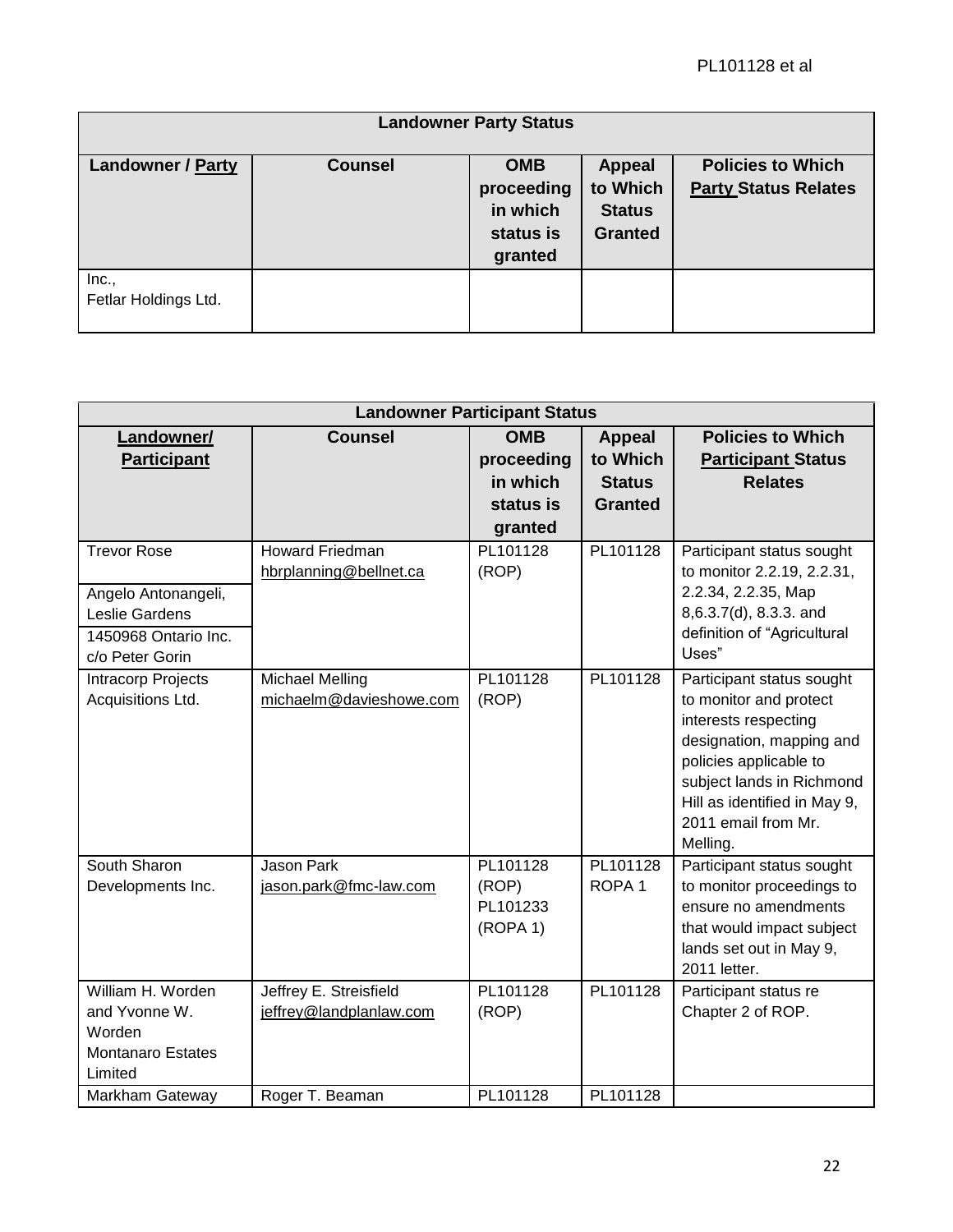| <b>Landowner Participant Status</b> |                           |                      |                |                           |
|-------------------------------------|---------------------------|----------------------|----------------|---------------------------|
| Landowner/                          | <b>Counsel</b>            | <b>OMB</b>           | <b>Appeal</b>  | <b>Policies to Which</b>  |
| <b>Participant</b>                  |                           | proceeding           | to Which       | <b>Participant Status</b> |
|                                     |                           | in which             | <b>Status</b>  | <b>Relates</b>            |
|                                     |                           | status is            | <b>Granted</b> |                           |
|                                     |                           | granted              |                |                           |
| Inc.                                | rbeaman@thomsonrogers.c   | (ROP)                |                |                           |
|                                     | om                        |                      |                |                           |
| 165 Pine Grove                      | Adam Brown                | PL101128             | PL101128       | Participant status to     |
| Investments Inc.                    | adam@shermanbrown.com     | (ROP)                | PL101237       | monitor policies 5.1, 5.2 |
|                                     |                           | PL101237             |                | and 5.3 and ROPA 2.       |
|                                     |                           | (ROPA <sub>2</sub> ) |                |                           |
| Devon Lane                          | Lyn Townsend              | PL101128             | PL101128       | Provisions specified and  |
| Construction Ltd.                   | lyn.townsend@ltownsend.ca | (ROP)                | (ROP)          | agreed upon as between    |
|                                     |                           |                      |                | the Region and Devon      |
|                                     |                           |                      |                | Lane Construction Ltd.    |
| Haulover Investments                | Jeffrey E. Streisfield    | PL101128             | PL101128       | Site Specific:            |
| Ltd.                                | jeffrey@landplanlaw.com   | (ROP)                |                | 8.4.15 to 8.4.20          |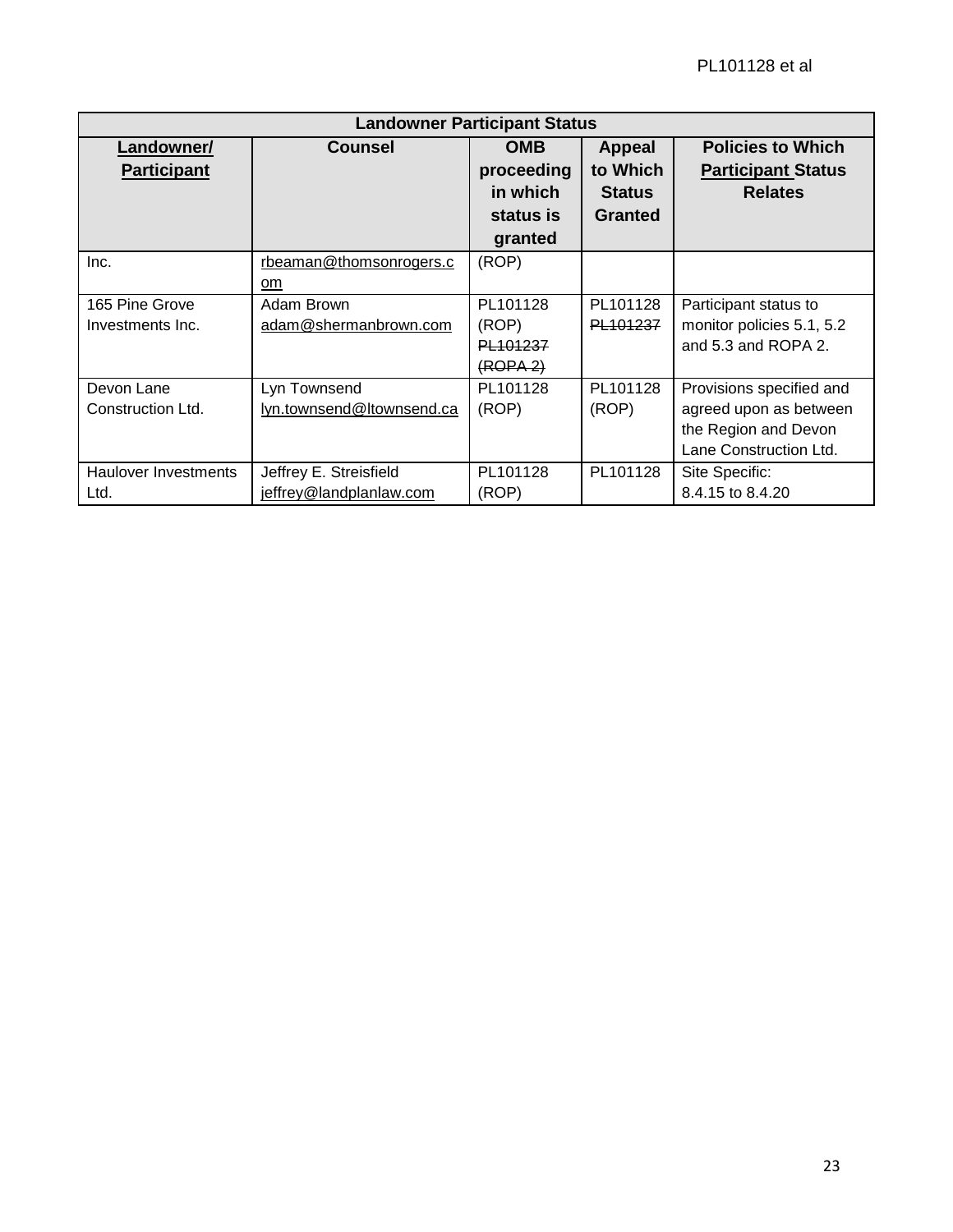| Landowner Party Status - Phase 3 of Hearing Only                                                 |                                                                                                                                                                                                                                                                                                                                                                                                                                                                                                                             |                                                              |                                                              |                                                         |
|--------------------------------------------------------------------------------------------------|-----------------------------------------------------------------------------------------------------------------------------------------------------------------------------------------------------------------------------------------------------------------------------------------------------------------------------------------------------------------------------------------------------------------------------------------------------------------------------------------------------------------------------|--------------------------------------------------------------|--------------------------------------------------------------|---------------------------------------------------------|
| Landowner / Party                                                                                | <b>Counsel</b>                                                                                                                                                                                                                                                                                                                                                                                                                                                                                                              | <b>OMB</b><br>proceeding<br>in which<br>status is<br>granted | <b>Appeal</b><br>to Which<br><b>Status</b><br><b>Granted</b> | <b>Policies to Which</b><br><b>Party Status Relates</b> |
| <b>Remington Steeles 9</b><br>Inc.<br><b>Barry Glenn Little</b><br><b>Robert Brownlee Little</b> | Bratty and Partners, LLP<br>7501 Keele Street, Suite<br>200<br>Vaughan, ON L4K 1Y2<br>Barry A. Horosko<br>bhorosko@bratty.com<br>905-760-2600 x 339<br>Caterina Facciolo<br>cfacciolo@bratty.com<br>905-760-2600 x 293                                                                                                                                                                                                                                                                                                      | PL101238<br>(ROPA 3)                                         | PL101238<br>(ROPA 3)                                         | Boundary of urban area<br>expansion                     |
| Infrastructure Ontario<br>$("IO")$ , as<br>agent for the Ministry<br>of Infrastructure           | <b>Until conclusion of Phase</b><br>1 hearing contact:<br>Ken Hare, Counsel, Ministry<br>of AG<br>ken.hare@ontario.ca<br>416-585-6404<br>Li Cheng<br>li.cheng@ontario.ca<br>Mark Christie, Manager<br>MMAH,<br>Mark.christie@ontario.ca<br>Anil Wijesooriya, VP,<br>Development Planning<br>Realty Planning &<br>Development, Infrastructure<br>Ontario,<br>Anil. Wijesooriya@infrastruct<br>ureontario.ca<br>416.212.6183<br>NOTE: At end of Phase 1<br>hearing, IO will determine<br>legal rep for the Phase 3<br>hearing | PL101238<br>(ROPA 3)                                         | PL101238<br>(ROPA 3)                                         | Boundary of urban area<br>expansion                     |
| <b>Lindvest Properties</b><br>(Cornell East) Limited                                             | Aird & Berlis LLP<br>Brookfield Place, 181 Bay                                                                                                                                                                                                                                                                                                                                                                                                                                                                              | PL101238<br>(ROPA 3)                                         | PL101238<br>(ROPA 3)                                         | Boundary of urban area<br>expansion                     |

# **PHASE 3 OF HEARING – Parties & Participants**